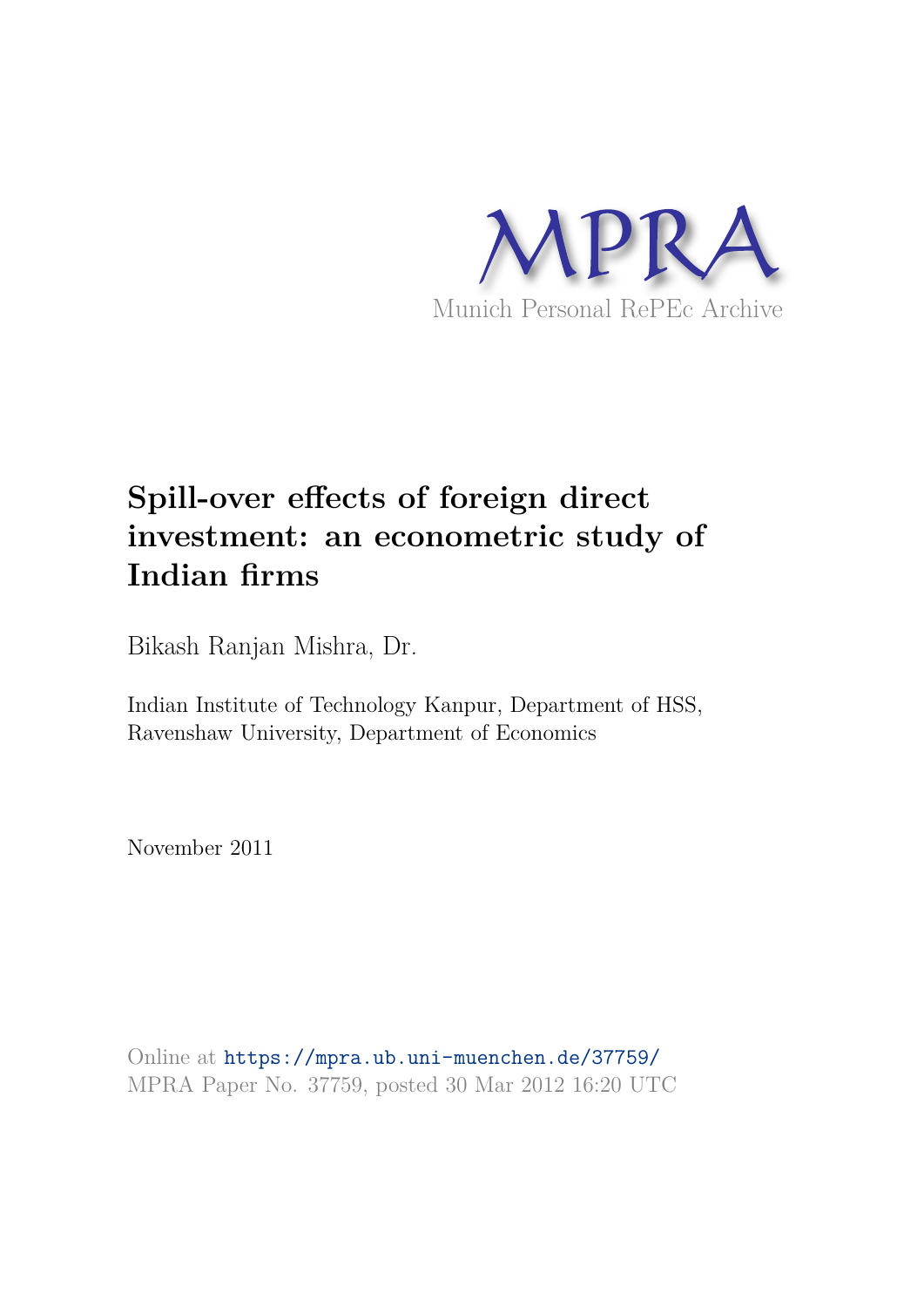# **Spill-over Effects of Foreign Direct Investment:**

# **An Econometric Investigation of Indian Firms**

## **Bikash Ranjan Mishra<sup>1</sup>, <sup>2</sup>**

The channel through which the inflows of foreign direct investment (FDI) contribute to economic progress of the host economy like India can both be direct as well as indirect. Such pecuniary benefits resulting in improved productivity of local firms which cannot be fully appropriated by foreign investors are better known in the literature as spill-over effects. The paper is based on the following research question: what are the firm-level direct impact and indirect effects of FDI in India? This question is analysed with reference to a micro-level investigation which tests particularly for inter- and intra-industrial spill-overs from FDI by applying a Panel framework with Levinsohn-Petrin approach. The study envelops a rich firmlevel dataset from 22 sectors of Indian Manufacturing industries and over a time period from 2006 to 2010. After controlling for firm-wise and year-wise effects, the paper finds marginal and insignificant direct impact and mixed spill-over effects of FDI inflow on the productivity of local firms.

Key words: FDI, spill-over effects, panel data, Levinsohn-Petrin approach.

JEL Classification: F21, C33, F23,

l

**<sup>1</sup> Lecturer P. G. Department of Economics School of Social Sciences Ravenshaw University Cuttack- 753003 Odisha, India Ph: (0)7894516320 Email:** [bikashranjan.mishra@gmail.com](mailto:bikashranjan.mishra@gmail.com)

**2 Senior Research Scholar, Department of Humanities and Social Sciences (Economics) Indian Institute of Technology Kanpur Kanpur-208016 Uttar Pradesh, India. Email:** [brmishra@iitk.ac.in](mailto:brmishra@iitk.ac.in)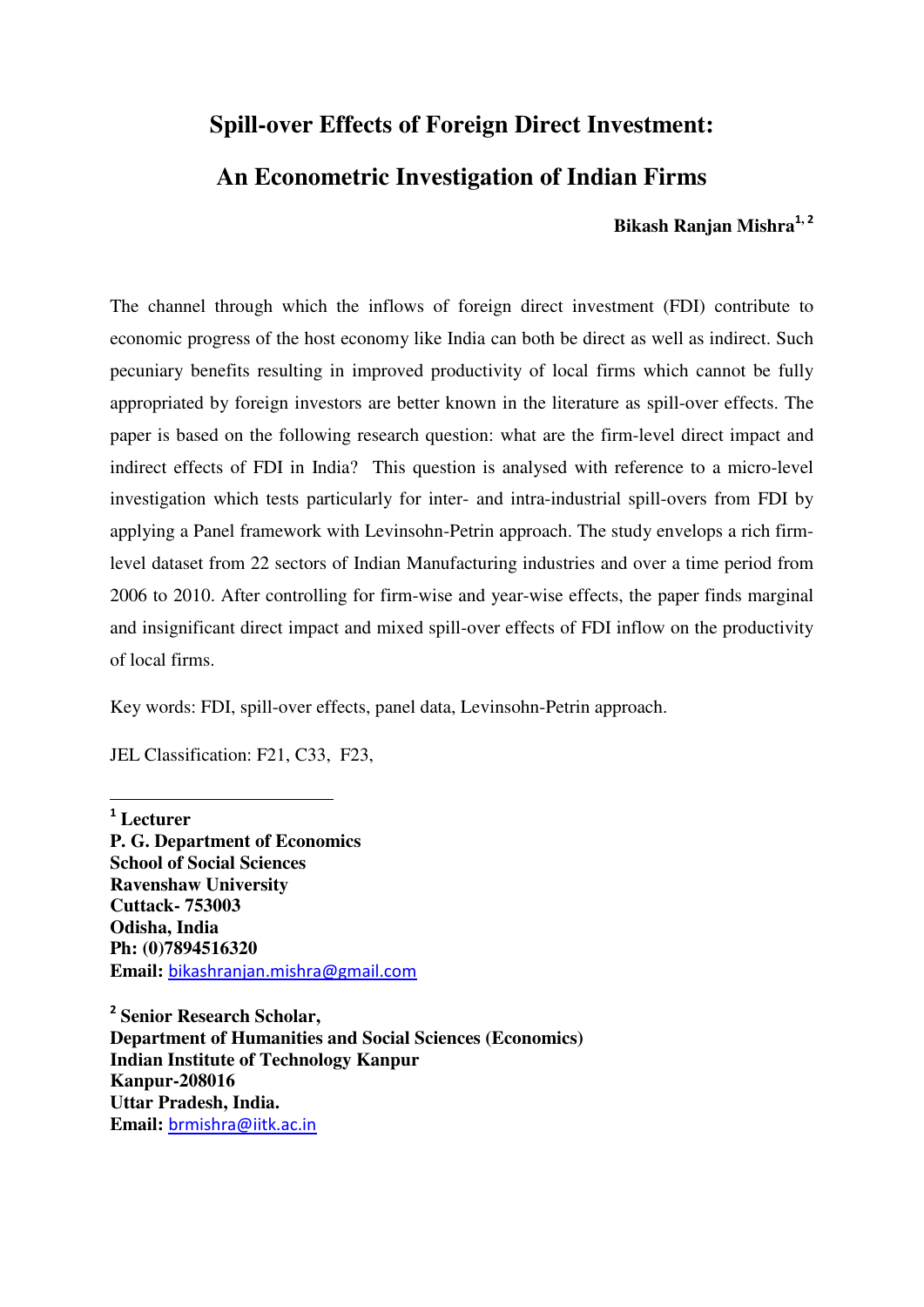# **Spill-over Effects of Foreign Direct Investment: An Econometric Investigation of Indian Firms**

## **Introduction**

It is by now well recognized that inward foreign direct investment (FDI) can immensely benefit the host country and it is perhaps because of this the governments of many countries around the world formulate several strategic policies that soothe the Multinational Corporations (MNCs) to enter into their provinces. World Bank (1993) writes that "FDI brings with it considerable benefits: technology transfer, management know-how, and export marketing access. Many developing countries will need to be more effective in attracting FDI flows if they want to bridge the technological gap with high income countries, upgrade managerial skills, and develop their export markets." These claims have encouraged countries, irrespective of their development stage, to create conducive environments.

The mechanism of the contribution of foreign direct investment (FDI) in economic progress of the host economies can both be direct as well as indirect. FDI adds directly to employment, capital, exports, and new technology in the host country (Blomström et al., 2000). In addition, local firms may also benefit from indirect means. Such advantages or pecuniary benefits result in improved productivity of domestic firms which cannot be fully appropriated by foreign investors. These externalities are commonly known as spill-overs.

According to the theories, FDI spill-overs can work through a number of channels. First, domestic firms can benefit from the presence of FDI in the same industry, leading to intraindustry or horizontal spill-overs, through labour turnover, demonstration effects and competition effects. Second, there may be spill-overs from foreign invested firms operating in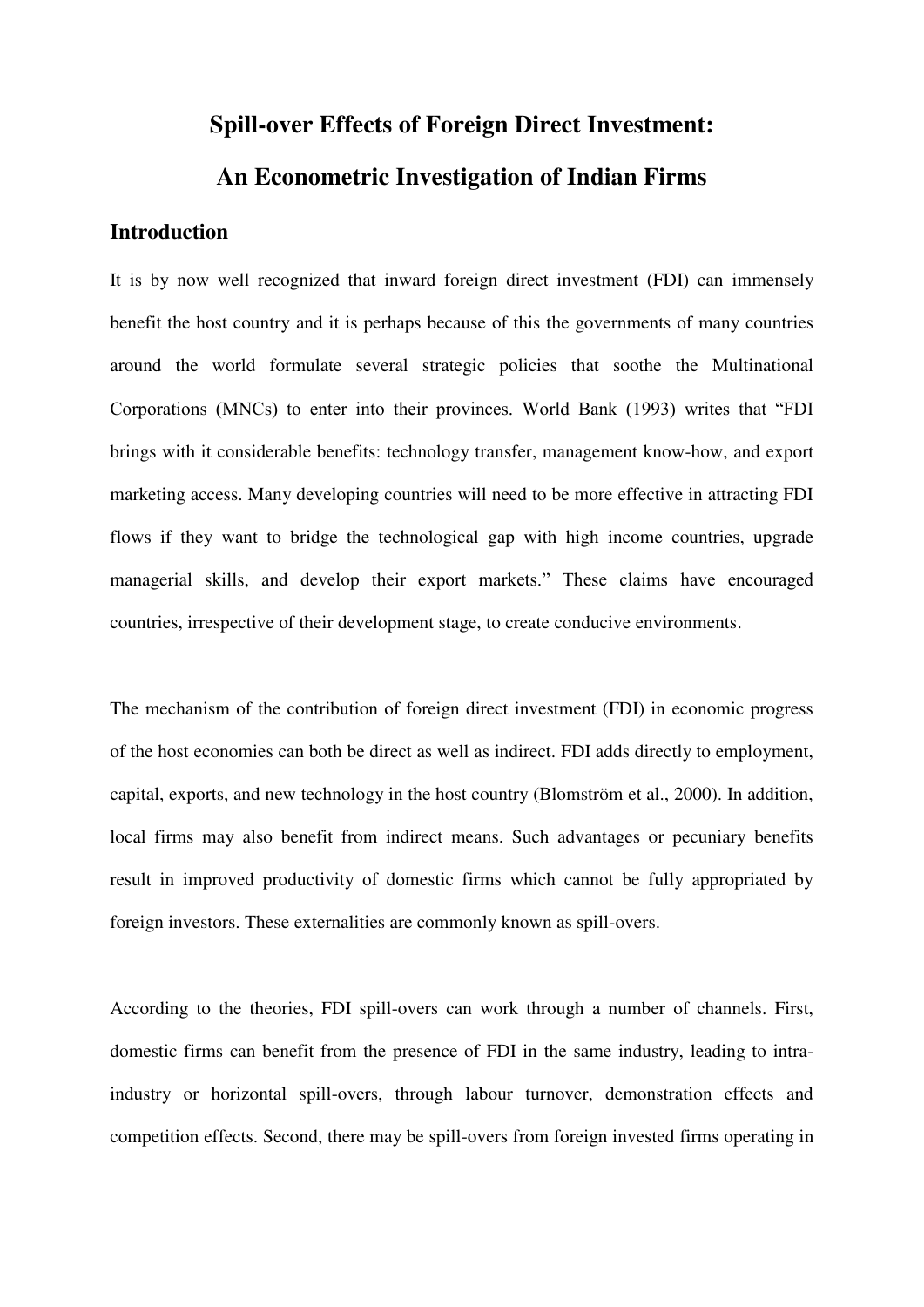other industries, leading to inter-industry or vertical spill-overs. This type of spill-over effect is often attributed to buyer–supplier linkages and therefore may be from upstream sectors (forward spill-overs) or downstream industries (backward spill-overs). [For details see Figure 1]

## [Insert Figure 1]

## **2. Literature Review**

There exists a large body of empirical work with an objective to identify and quantify the existence of FDI spill-overs. A common methodology adopted in these studies is to infer the presence of spill-overs by examining whether the presence of foreign affiliated firms increases domestic firm productivity. However a point of caution is that the occurrence of FDI spill-overs is not automatic. The host country should characterise with certain "prerequisites" needed for technology to flow from foreign companies to domestic firms. The literature has identified them as absorptive capacity.

If foreign firms introduce new products or processes to the domestic market, domestic firms may benefit from the accelerated diffusion of new technology (David J. Teece, 1976). In some cases, domestic firms may increase productivity simply by observing nearby foreign firms. In other cases, diffusion may occur from labour turnover as domestic employees move from foreign to domestic firms. Several studies have shown that foreign firms initiate more on-thejob training programs than their domestic counterparts (Ralph B. Edfelt, 1975; Gonclaves, 1986). If these benefits from foreign investment are not completely internalized by the incoming firm, some type of incentives could be justified.

The empirical evidence can broadly be categorised into three types in relation to the productivity spill-over due to the foreign presence either in the same industry (intra-industry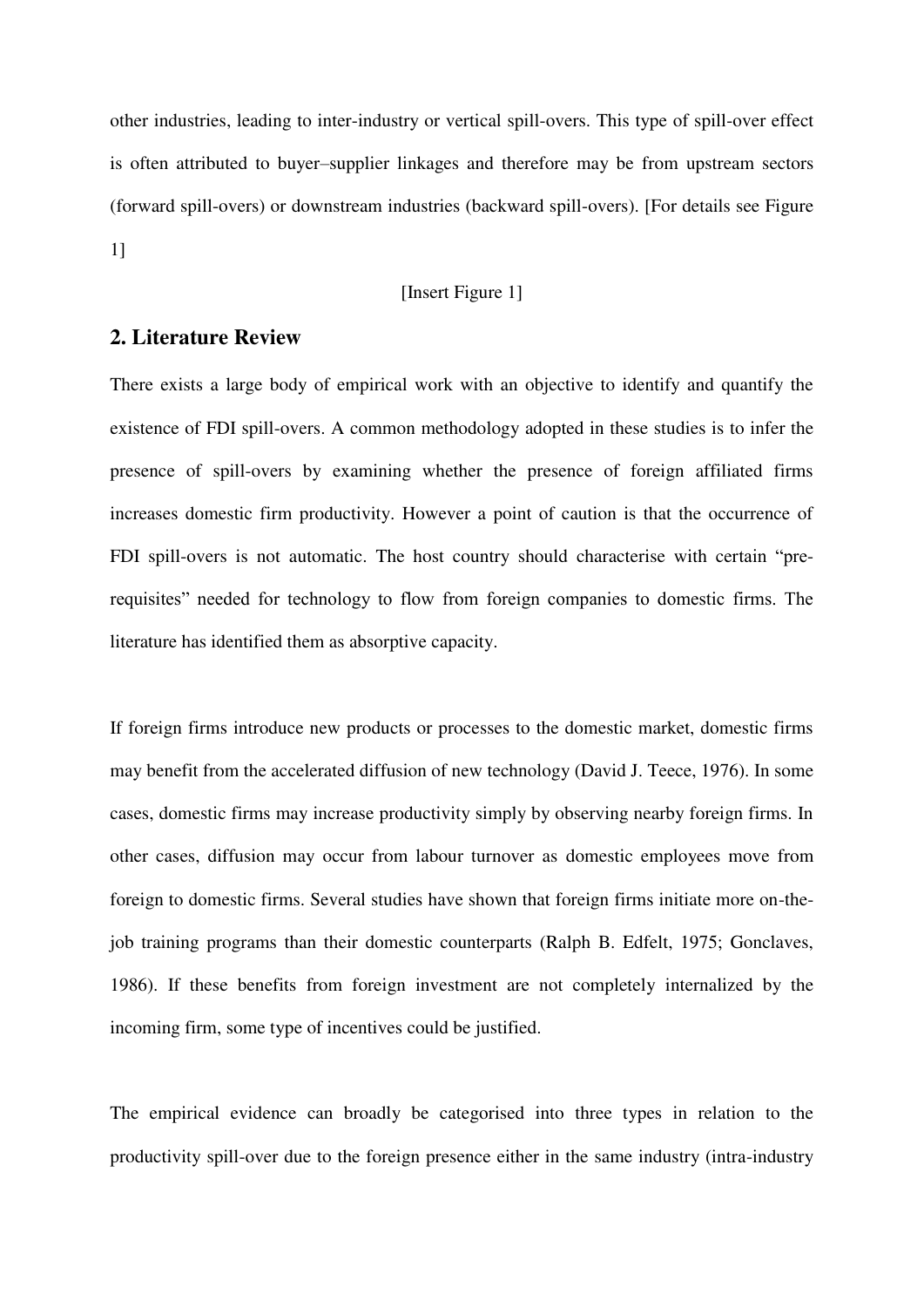spill-over effect) or in other industries with whom they transact with (inter-industry spill-over effect). They are:

- A) Case studies
- B) Industry-level studies
- C) Micro-level analyses.

To start with the first category of case studies, a rich description about the general issues is offered. Such studies portray on the core issues of spill-over with suitable examples and episodic growth-charts. But one of the greatest disadvantages of such studies is that they are not backed by quantitative information which is quintessential for generalization. Moving to the second category of studies which focus on the sector-level or industry-level, the researchers like Caves (1971), Blomstrom (1986) and Driffield (2001) have found mixed evidence for the correlation between the productivity of an industry and the FDI flows into it. Many studies have documented a positive industry-level correlation between FDI inflows and productivity and a few have not supported the argument. Caves (1971) examined FDI in manufacturing sectors within Canada and Australia and found that productivity levels of those sectors were no way less than that of their foreign counter-parts. He even found that the domestic Australian firms dominate in the productivity sphere over others. Pitching in the same volume, Globerman (1979) also rejected the hypothesis of strong and significant positive spill-over effects of foreign presence. Summarizing the earlier findings, Blomstrom (1986) confirmed that foreign investment may and may not speed up the transfer of any specific technology while studying the industries of Mexico. The main disadvantage of these studies is that they all use industry-level data and cannot disencumber the direction of causality between foreign presence and productivity improvement. As a result of this, the possibilities can be manifold. It may so happen that inward FDI raises the productivity of a specific industry via spill-overs. But it may also be that since the foreign firms who are, on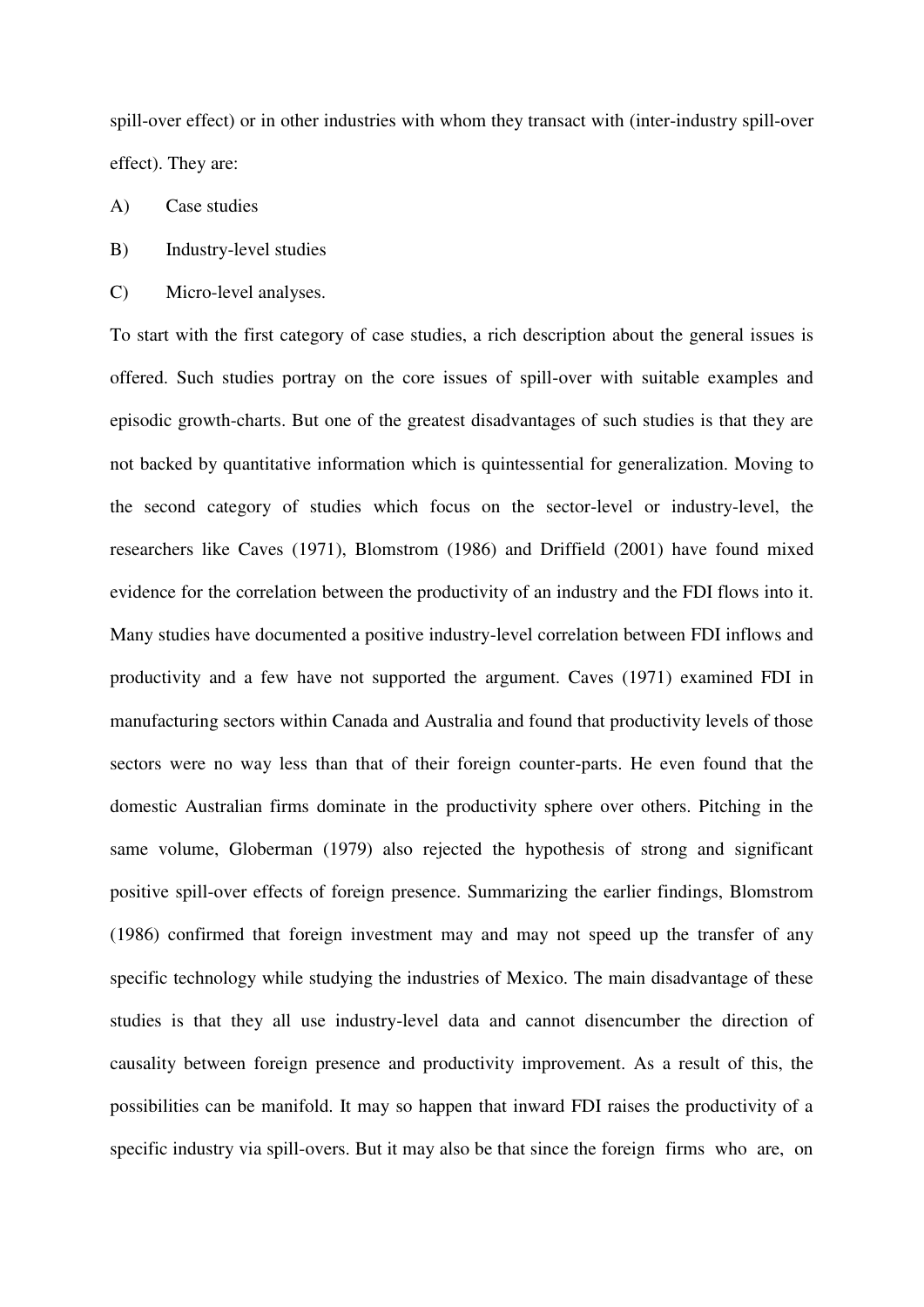average, more productive, than their domestic-counterparts, foreign presence in an industry raises its productivity by forcing the low-productivity domestic plants to quit the market. As the "knowledge-capital" models of multinational firms suggest, it may be that multinationals tend to concentrate in high-productivity industries. It is so because these firms generate knowledge assets that can be installed in different countries costless. (e.g. Carr, et al, 2001).

The third category of studies is firm-level or plant-level or micro-level analyses. These studies examine whether the productivity of domestic plants (or firms) is correlated with FDI presence in the industry and/or region of the domestic plants. Haddad and Harrison (1993) examined the productivity of manufacturing plants of Morocco and found negative correlation between FDI inflow and plants' productivity. That means as the industry-level FDI increased, the domestic-plant productivity in Moroccan manufacturing plants became lower. In the similar tune, Aitken and Harrison (1999) find negative results for Venezuelan manufacturing. They have also critically examined the earlier findings in support of positive spill-over and came to the conclusion that previous studies were likely to be driven by the endogeneity of FDI. Had such industry-specific factors are controlled for, there does hardly any evidence remain for positive spill-overs. Suggesting for the developing countries, they floated their opinion that there is always a tussle between the foreign firms and the local players. The foreign entrants want to grab the local advantages to supplement their economies of scale and scope in foreign market operation whereas the local firms find their low rank in the ladder of productivity as they are deprived of holding the absorptive capacity and at the same time do not want to behold their grounds. As a result, a severe competition emerge among them which leave the original incumbents of the market with a sole alternative at their hand, i.e. 'perform or perish'.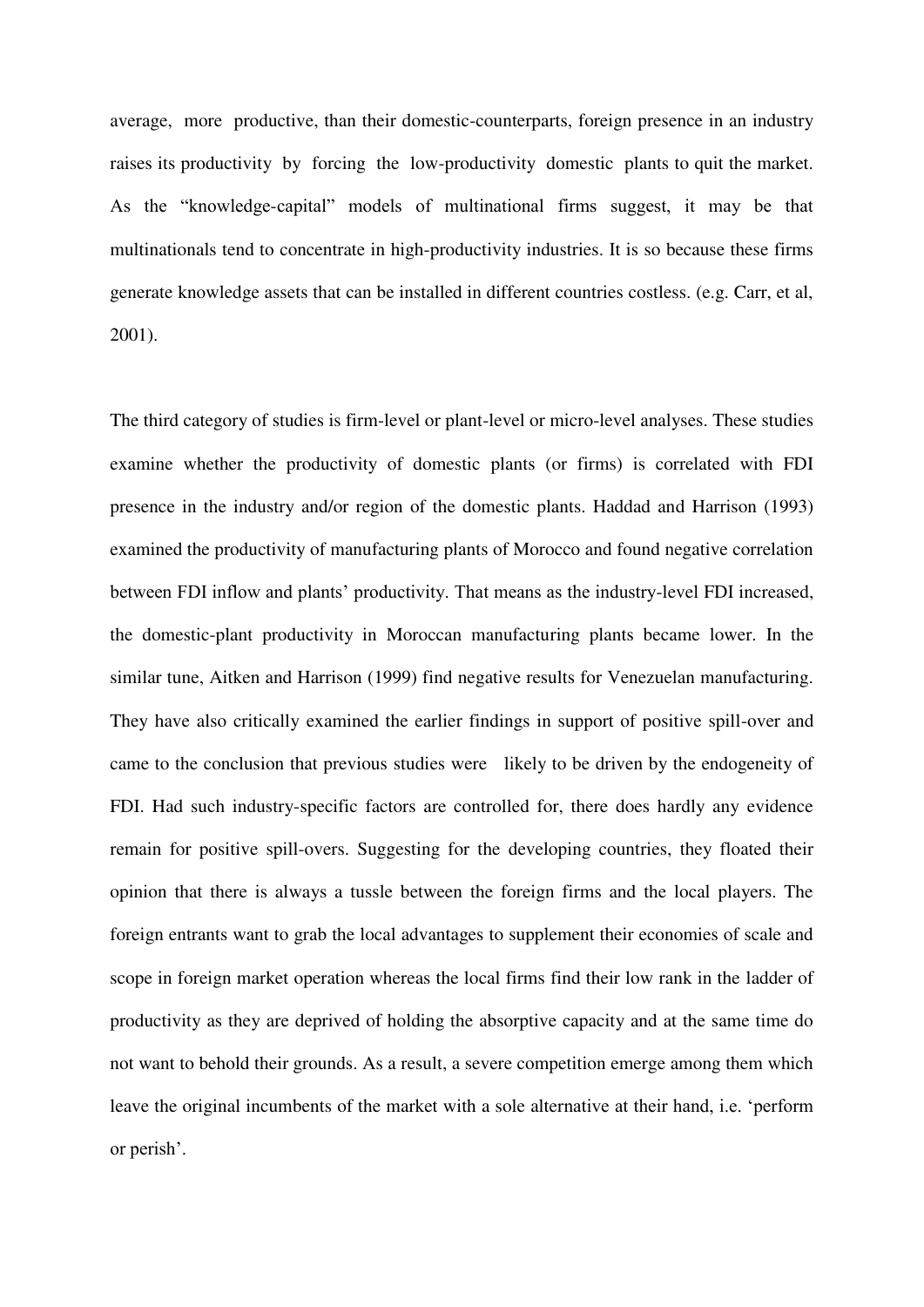The researchers have been looking for positive FDI spill-overs in the wrong place as noted by Javorcik (2004). It is so because that multinationals have an incentive to prevent information leakage that would otherwise enhance the relative performance of their local competitors who reside both in the upstream or down-stream sector and obviously not in the same sector. But at the same time, they may find it beneficial for them to transfer the knowledge to their local suppliers or clients. Therefore, a negative spill-over effect from FDI is more likely to be horizontal and a positive spill-over effect is more likely to be vertical in nature. Javorcik uses firm-level data from Lithuania to show that positive FDI spill-overs take place through backward linkages and there is hardly any robust evidence of positive spill-overs occurring through either the horizontal or the forward linkage channel.

After going through the above mentioned studies, an indomitable interest emerges on the part of researchers regarding whether the FDI inflows do positively affect the performance or productivity of domestic firms. Do the domestic firms get any productivity spill-over when the foreign firms present in the same industries in which domestic firms operate? What is the effect on the productivity of domestic firms when foreign multinationals are present in the upstream and down-stream sectors with which the former has either forward or backward linkages? These research questions prompts for a detailed study in Indian context.

## **3. Data and Methodology**

In this section, a description is made in relation to the analytical framework, estimation of equation, and measures for constructing the key spill-over variables that are used. The key features of the firm-level panel data set and its summary statistics are discussed in the subsequent section. The data for the present study has been extracted from the 'Prowess', a firm-level database from the Centre for Monitoring Indian Economy (CMIE), Annual Survey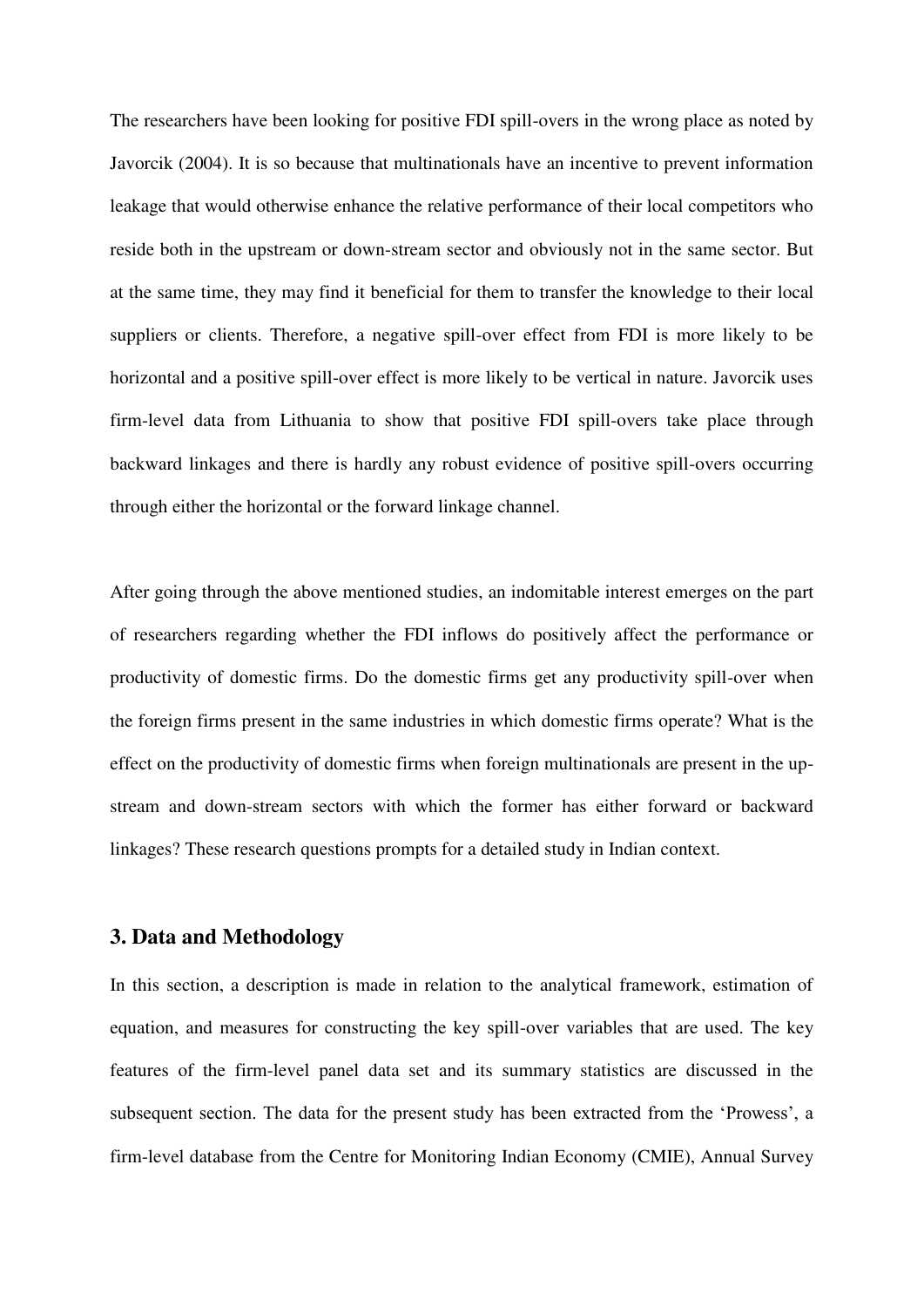of Industries (ASI) and National Accounts of Statistics (NAS). In order to capture the interindustry transaction coefficients, the input-output table is used, published by the Ministry of Statistics and Programme Implementation available by latest 2006-07. Keeping in view with the availability of data, twenty-two Manufacturing industries are selected, the broad classification of which is backed by National Industrial Classification (NIC), published by the Central Statistical Organization (CSO) under the same Ministry of in 2008.

#### **3.1 Analytical Framework**

To examine the impact of intra- and inter-industry FDI spill-over effects on firm productivity, we employ the following basic model, inspired by Aitken and Harrison (1999) and Javorcik (2004):

$$
\ln Y_{ijt} = \alpha + \beta_1 \ln K_{ijt} + \beta_2 \ln L_{ijt} + \beta_3 \ln M_{ijt} + \beta_4 E_{ijt} + \beta_5 \text{Forpart}_{ijt} + \beta_6 \text{Horizontal}_{ji} + \beta_7 \text{Backward}_{jt} + \beta_8 \text{Forward}_{jt} + \beta_9 \text{HH1}_{jt} + \alpha_i + \alpha_t + \varepsilon_{ijt}
$$
\n(1)

 $Y_{ijt}$  is the quantity produced by firm i in sector j at time t. It is calculated by deflating the output value (sales volume plus change in inventories) by the Wholesale Price Index (WPI) of the total manufacturing goods. *Kijt*, capital, is defined as the value of fixed assets, which is deflated by the same Wholesale Price Index (WPI) of the total manufacturing goods (Dua et al. 2011). *Lijt* is the total number of man-days per firm. This information is not directly available and is computed by dividing expenses of firms on salaries and wages on the average wage rate of the industry into which the firm belongs to. Again the average wage rate of the industry is calculated by dividing total emoluments on total man-days of the industry. The industry data are used from ASI database. *Mijt* represents the intermediate inputs, like raw materials, stores and spares purchased by firms to use for production of final products, which is deflated by the Wholesale Price Index (WPI) of the total manufacturing goods. *Eijt* represents the energy inputs, like power, fuel and water charges purchased by firms to use for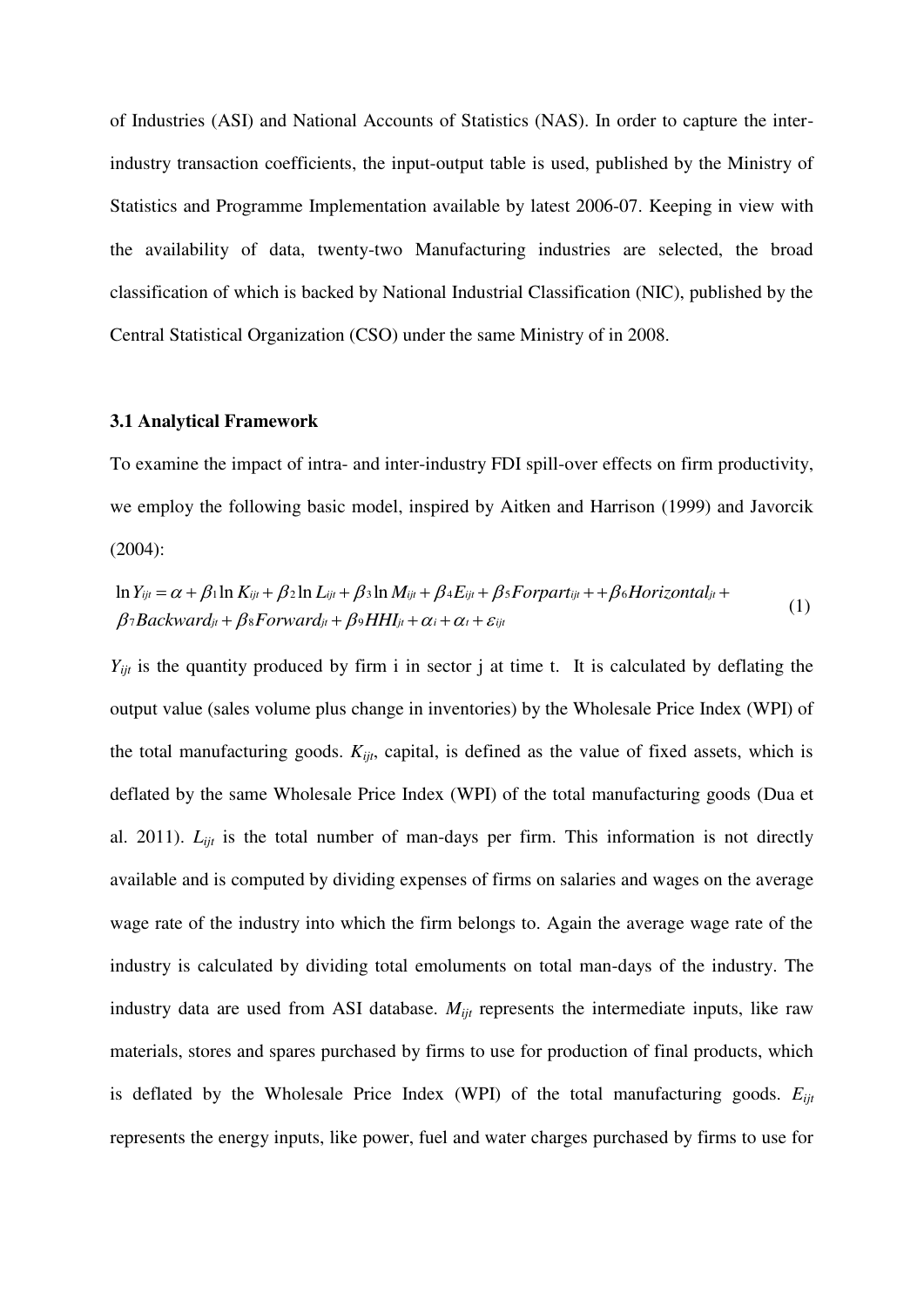production of final products, which is deflated by the WPI series of fuel and power products. *HHI*<sup>*jt*</sup> indicates the Herfindahl-Hirschman Index which is a measure of the size of firms in relation to industry or simply an indicator of market concentration. It indicates the actual position of competition among the firms in which the firms operate in. As far as the Structure-Conduct-Performance paradigm of Industrial Organization is concerned, the conduct of a firm in terms of its incentive for innovation and technological upgrading is immensely affected by the intensity of the market concentration. The variables with *ln* actually indicate the natural logarithm transformation of those variables.

*Foreign Share (Forpart)* is defined as the share of the firm's total equity owned by the foreign promoters. Following Javorcik (2004), we define two-digit sector-level (in companion with NIC broad-classification) FDI variables. First,  $Horizontal_{it}$  captures the extent of foreign presence in sector *j* at time *t* and is defined as foreign equity participation averaged over all firms in the sector, weighted by each firm's share in sectoral output. In other words,

$$
Horizontaljt = \left[ \sum_{i \in j} \left[ \text{ForeignShareit} * Yit \right] / \sum_{i \in j} Yit \right] \tag{2}
$$

Second, *Backward<sub>jt</sub>* captures the foreign presence in the sectors that are supplied by sector  $j^3$ . Therefore, *Backwardjt* is a measure for foreign participation in the downstream industries of sector j. It is defined as

$$
Backward_{jt} = \sum_{j:jk \neq j} \alpha_{jk} Horizontal_{kt}
$$
 (3)

 $\overline{a}$ 

 $3$  For instance, let there be three types of industries, say X, Y and Z. Both industries X and Y use the products of industry Z. Suppose the industry  $Z$  sells 1/3 of its output to industry  $X$  and 1/2 of its output to industry  $Y$ . Let us again assume that there is no foreign presence in industry X but 1/4 of the output of industry Y comes from foreign affiliates, then the *Backward* variable for the industry Z will be calculated as follows: 1/3\*0+1/4\*1/2=1/8.

 $6$  Input-Output Transaction Tables [Absorption and Make Matrix] of India (2006-07).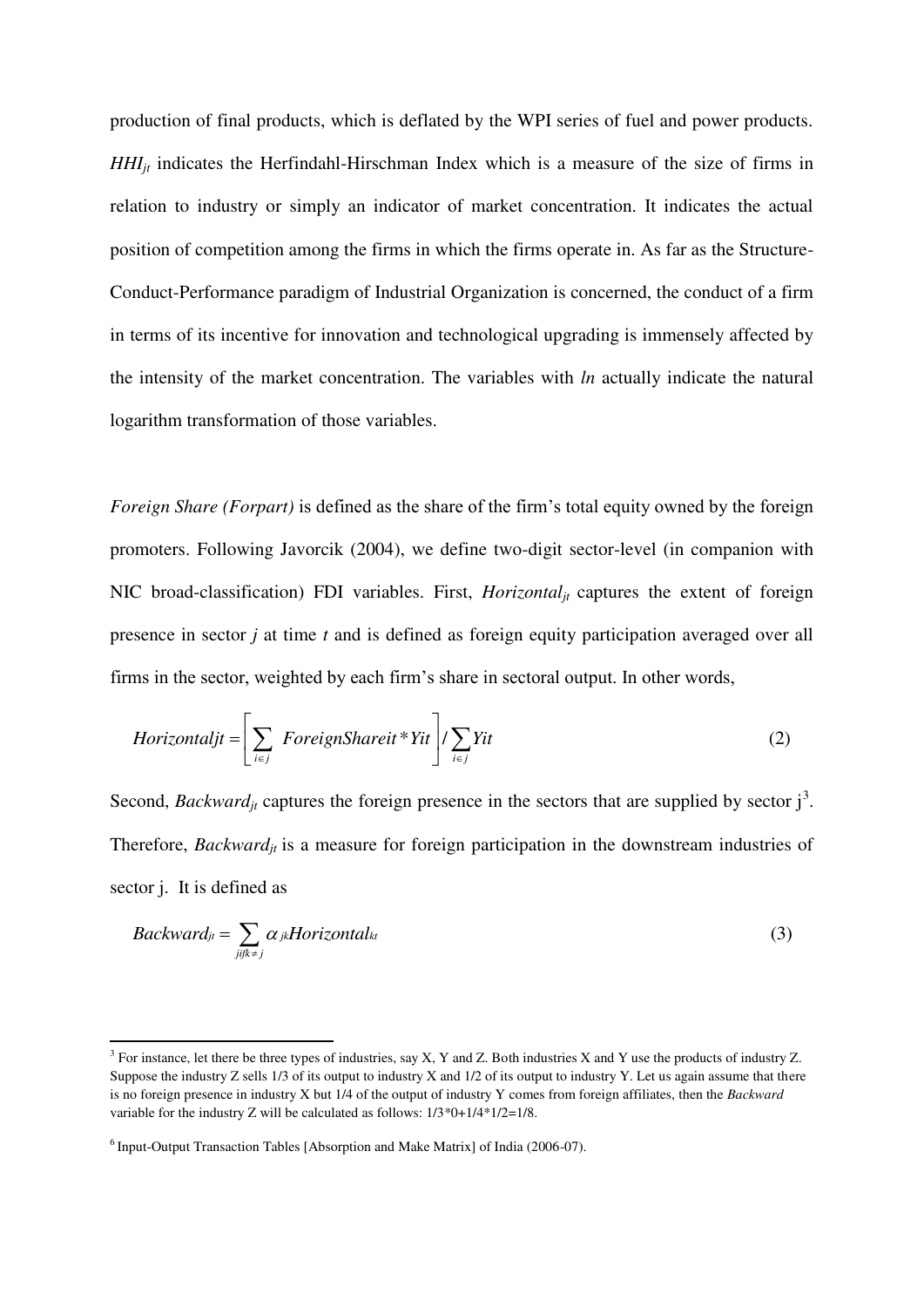The value of  $\alpha_{jk}$  is taken from the 2006-07 input-output tables<sup>4</sup> representing the proportion of sector j's production supplied to sector k. Finally,  $Forward<sub>it</sub>$  is defined as the weighted share of output in upstream industries of sector j produced by firms with foreign capital participation. As Javorcik points out, since only intermediates sold in the domestic market are relevant to the study, goods produced by foreign affiliates for exports  $(X_{it})$  shouldbe excluded. Thus, the following formula is applied:

$$
Forward_{ji} = \sum_{mifm \neq j} \sigma_{jm} \left[ \left[ \sum_{i \in m} ForeignSare_{it} * (Y_{it} - X_{it}) \right] / \left[ \sum_{i \in m} (Y_{it} - X_{it}) \right] \right]
$$
(4)

The value of  $\sigma_{\text{im}}$  is also taken from 2006-07 input-output tables. Since *Horizontal<sub>jt</sub>* already captures linkages between firms within a sector, inputs purchased within sector j are excluded from both *Backwardjt* and *Forwardjt*.

We proxy the share of a firm's output sold to foreign firm by the share of an industry output sold to foreign firms in different downstream industries. We can construct this variable using an input-output table. Input-Output table provides details about the amount supplied by an industry to downstream industries. We use an input output table for the year 2006-07 provided by the Central Statistical Organisation (2005) for the same. From the firm level data we can obtain the share of foreign firms output in each industry. Where  $\alpha_{ij}$  is the proportion of output of sector i supplied to sector j from the 2006-07 input output matrix. We exclude the inputs sold within the sector since this effect is captured by the horizontal spill-over variable.

The latest Input-Output table available for India pertains to the year 2006-07. The inputoutput table is provided by the Central Statistical Organisation (http://mospi.nic.in). The input-output table consists of two matrices: absorption matrix (commodity\*industry) and make matrix (industry\*commodity). For the purpose of our study, we need to create an

 $\overline{a}$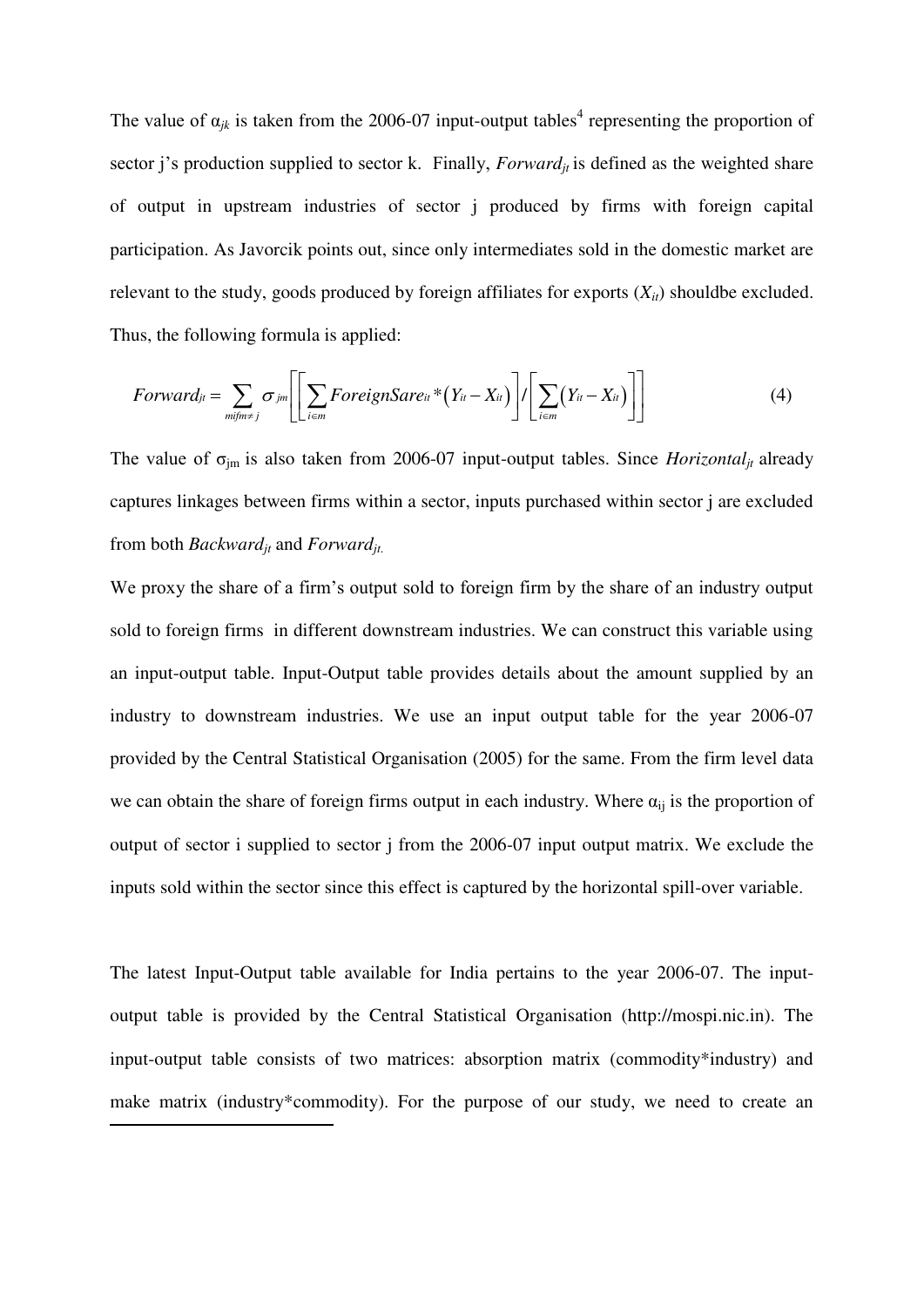industry\*industry matrix. The procedure for constructing an industry\*industry matrix is explained in detail below.

The absorption matrix (of order 130×130) consists of values of commodities supplied to different industries for final use as well as intermediate inputs. The make matrix (of order 130×130) represents the values of output produced by different industries. As mentioned above our purpose is to construct an industry\*industry matrix (again of order 130×130). Firstly, a matrix of coefficient (we call it matrix X) has been created by dividing each row of the absorption matrix by the total output of the commodity. We create another matrix Y (using the make matrix) by dividing the each row by the total output produced by the respective industry. As a final step, we create a new matrix  $Z = YX$ . The new matrix Z is nothing but an industry\*industry matrix. We need to segment the input-output table for the manufacturing sector in accordance with the two-digit NIC classification and then extract the requisite matrix (say *Z'*) of order 22×22 only. Each row of the matrix *Z'* represents the total industry output delivered to different industries in the economy. The coefficients like:  $a_{ik}$  *and* σjm are obtained from the matrix *Z'.* 

### **3.2 Empirical Strategy for Computation of firm-level Productivity**

The sole objective of the present work is to estimate whether the foreign presence, irrespective of the streams, do affect the productivity of the firms. That's why from the very outset, an estimation of total factor productivity (TFP) is essential. The empirical strategy adopted is to primarily compute the estimates of TFP at the firm level and observe how these changes over time for each firm and how much is due to the spill-over effect. The firm-level estimates of TFP are computed using the Ordinary Least Squares (OLS) as well as the Levinsohn and Petrin (L-P) (2003) methodologies.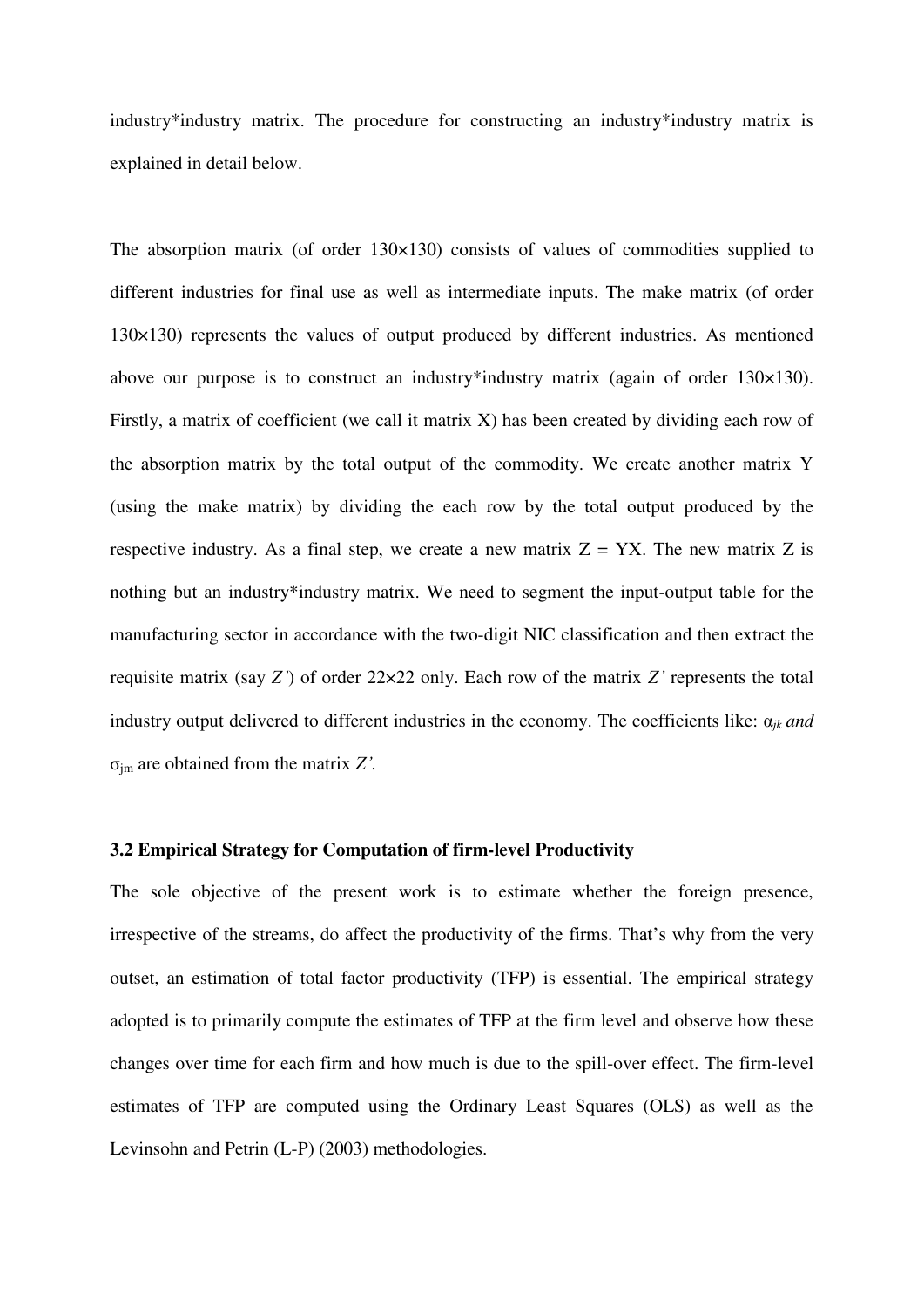In examining the productivity of a production unit, one of the significant question that strikes to our mind is that how can we measure changes in productivity? There are several procedures to measure the productivity, the changes in it and by its source too. One of these procedures is to compute by an index number, which is the ratio of an index of output change and an index of input change. But such procedure is plagued with some severe limitations, e.g; it does require knowledge of quantity and prices of input used and output produced. However, there is an alternative method available, i.e. through the econometric estimation. This method is a better one in comparison to the previous one because it does not require any assumption regarding technology or behaviour. For this precise reason, the study uses the second approach to measure the productivity change.

The econometric estimation can be done by considering both production function approach and even not considering any specific functional form. But the former approach gives certain advantages over other computational methodologies. Primarily, the assumptions like constant returns to scale, perfectly competitive market structure are not required. As a result, the estimation of TFP using the production function methodology allows us to capture more accurate estimates, which control for more of the situational biases. Basically, the OLS approach and the Levinsohn-Petrin (L-P) approach are used in this study.

## **3.2.1 The OLS approach:**

The technique entails estimating output as a function of the inputs and then subtracting the estimated output from actual output to capture productivity as the residual. However, concerns have been raised that this traditional estimation technique may suffer from simultaneity and selection bias.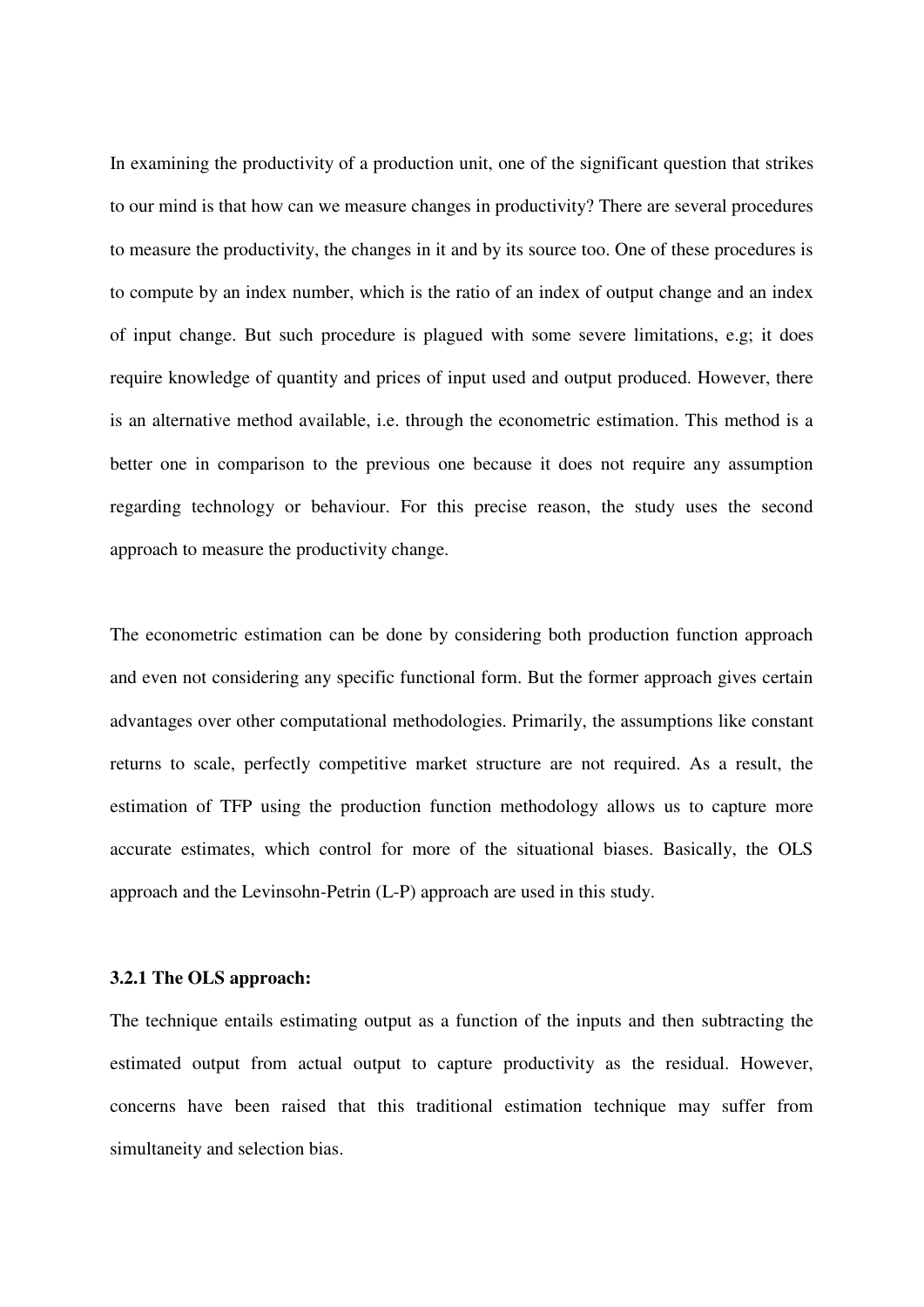Suppose we have a random sample of firms with information on output, labour, material, energy and capital. If we estimate the Cobb-Douglas function in logs, we would have:

$$
y_{it} = \beta l_{it} + \beta_k k_{it} + \beta_e e_{it} + \beta_m m_{it} + \Omega_{it} + u_{it}
$$
\n
$$
(5)
$$

Where y is the logarithm of output, i is the index of the firm, l is the log of labour, k is the log of capital, e is the log of energy and m is the log of materials.  $\Omega_i$  refers to the productivity shock known to the firm, but unobserved by the econometrician. u<sub>i</sub> refers to all other disturbances such as measurement error, omitted variables, functional form discrepancies and any other shocks affecting output that are unknown to the firm when making input decisions. The basic computation methodology used for measuring TFP then, is as follows:

$$
\ln TFP_{it} = y_{it} - \beta_{il} - \beta_{m}m_{it} - \beta_{e}e_{it} - \beta_{k}k_{it}
$$
\n
$$
(6)
$$

The inputs like quantity  $l_i$  and  $k_i$  chosen by the firm are based upon some optimizing behaviour that is known to the producer but not to the researcher. But the selections of the factors are affected by productivity shock and these shocks are either contemporaneously or serially correlated with inputs or both. Contemporaneous correlation will occur if the firm hires more workers or invests more funds in the on-going operation based on its current productivity with an anticipation of future profitability. Serial correlation between productivity and factor selection will also lead to biasedness. Hence there will be a problem of endogeneity in the estimation equation, which would cause the OLS estimates to be biased and inconsistent.

The second issue is with regard to the selection bias. The econometrician only has knowledge of the firms that stay in the market in each period. A firm's decision to stay in the market is contingent upon its productivity and expected future profitability, then firms with higher capital stock, at any productivity levl, will have a higher survival rate in the market. The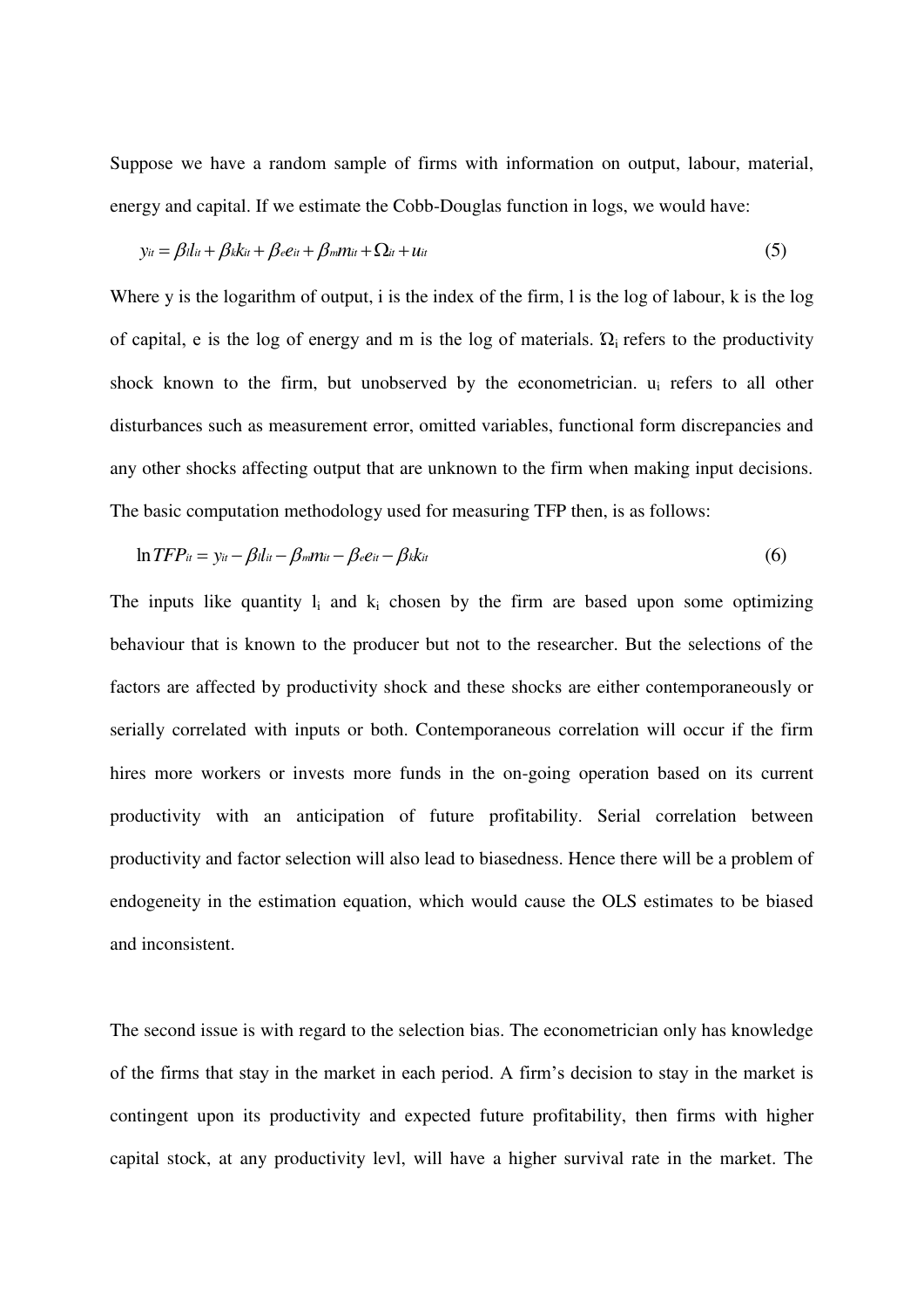expectation of productivity, contingent upon the firms' survival, would then be decreasing capital. The OLS estimates of the production would thus lead to a negative bias in the capital coefficient.

#### **3.2.2 Levinsohn and Petrin (L-P) Approach**

This alternative approach was devised by L-P to build upon the methodology used by Olley and Pakes (OP) (1992) which addresses the issues of simultaneity and selection bias. The authors hypothesize that while producers observe information about their firm's productivity, this information is unavailable to the econometrician. Such asymmetry in information introduces the simultaneity bias. If a firm is more productive then it is likely to hire more workers and invest in capital due to profitability. Thus Least Square estimation of a production function may lead to biased estimates of the coefficients of inputs. This is because, when using OLS, factor quantities are treated as exogenous variables, and yet there is a very good chance that input choices are endogenous. In other words, it is likely that the regressors and the error term are correlated, which would make the OLS estimates biased and inconsistent.

Producers make decisions regarding whether or not to stay in the market based on productivity information coupled with their level of capital stock. The authors explain that if there is a correlation between exit of a firm from the sample and quantity of input used by the firm, then this will lead to the input coefficient estimate carrying a bias. Sometimes, firmlevel data sets contain missing values due to some firms dropping out of the sample.

Thus, OP develop a model where they use investment as a proxy to control for the correlation between the error term and the quantity of input used that arises due to unobserved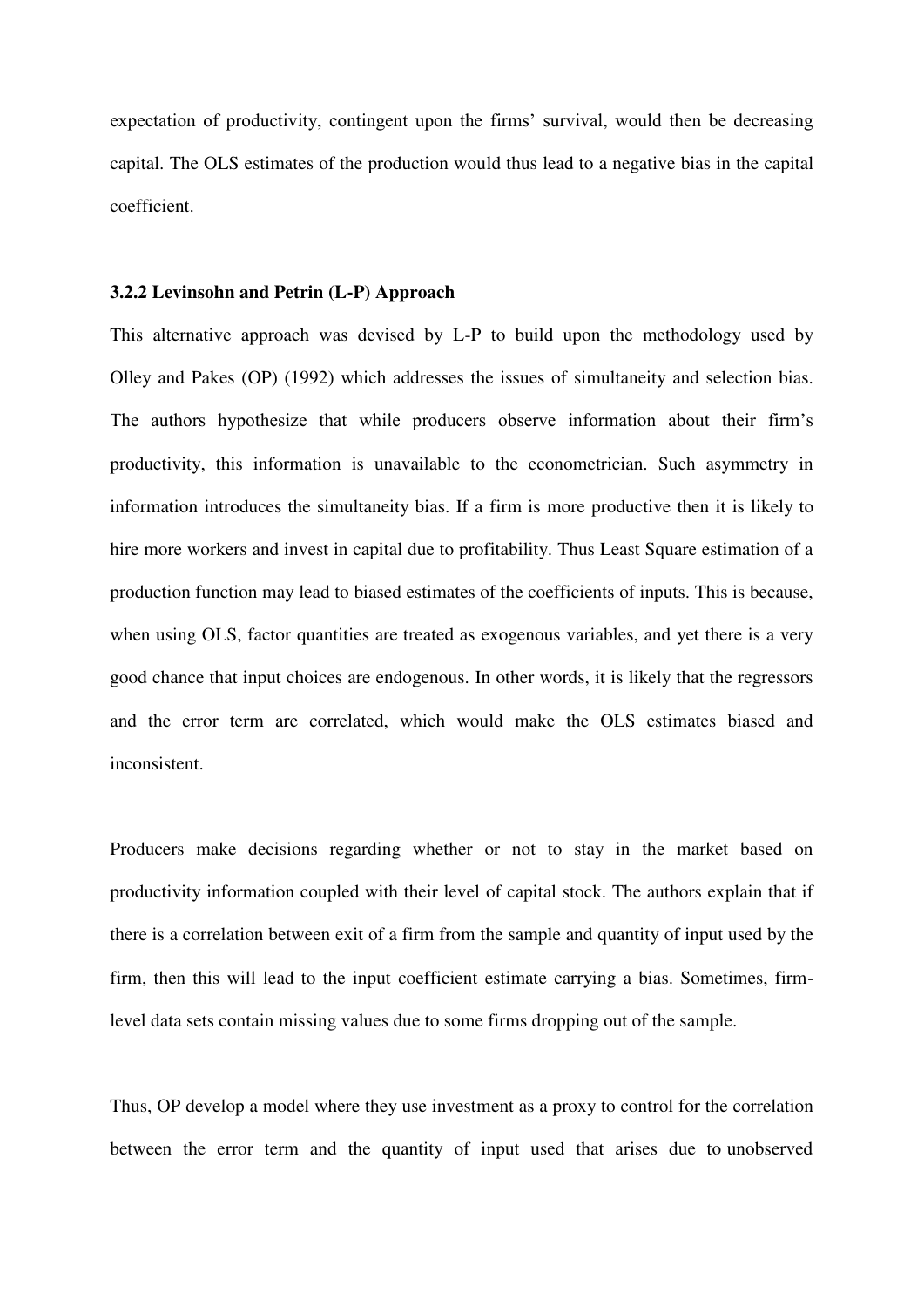productivity shocks. This allows them to control for simultaneity. They obtain consistent estimates of capital and then use these to estimate survival probabilities of the firm which in turn controls for the selection bias. However, using the OP model requires the Investment variable to be non-zero and non-missing. L-P point out that in the case of most developing countries, it is observed that plant-level data for investment can be missing or zero in many instances. So, L-P provides an alternative methodology to overcome this problem. They suggest that instead of using investment as the proxy variable, intermediate inputs be used to control for simultaneity. The primary advantage of this approach is that even firms with zero investment can be retained in the dataset. Another theoretical benefit of this approach, highlighted by L-P is that since it may be a better indicator of changes in productivity.

## **4. Results and Discussion**

In this section, we discuss about the results of the impact and spill-over effects of FDI based on different model specifications. The results are discussed in the following tables. Table 1 explains the spill-over effects of different manufacturing industries in descending order. The industries are coded according to the NIC two-digit classification. From the table it is clear that over the last five years Manufacture of electrical equipment has the Highest Horizontal Spill-over effect (HS) and other manufacturing has the Lowest HS. Manufacture of food products has the Highest Backward Spill-over effect (BS) and Manufacture of furniture has the Lowest BS. Manufacture of wearing apparel has the Lowest Forward Spill-over effect (FS) and Manufacture of other transport equipment has the Highest FS. The tables 2 and 3 explains the equation 1 estimated by using the baseline OLS method. Since there is possibility of biasedness in equation (1) due to the endogeneity problem (simultaneity and selection bias), we take the help of Levinsohn-Petrin approach in tables 3 and 4 which is estimated for total factor productivity.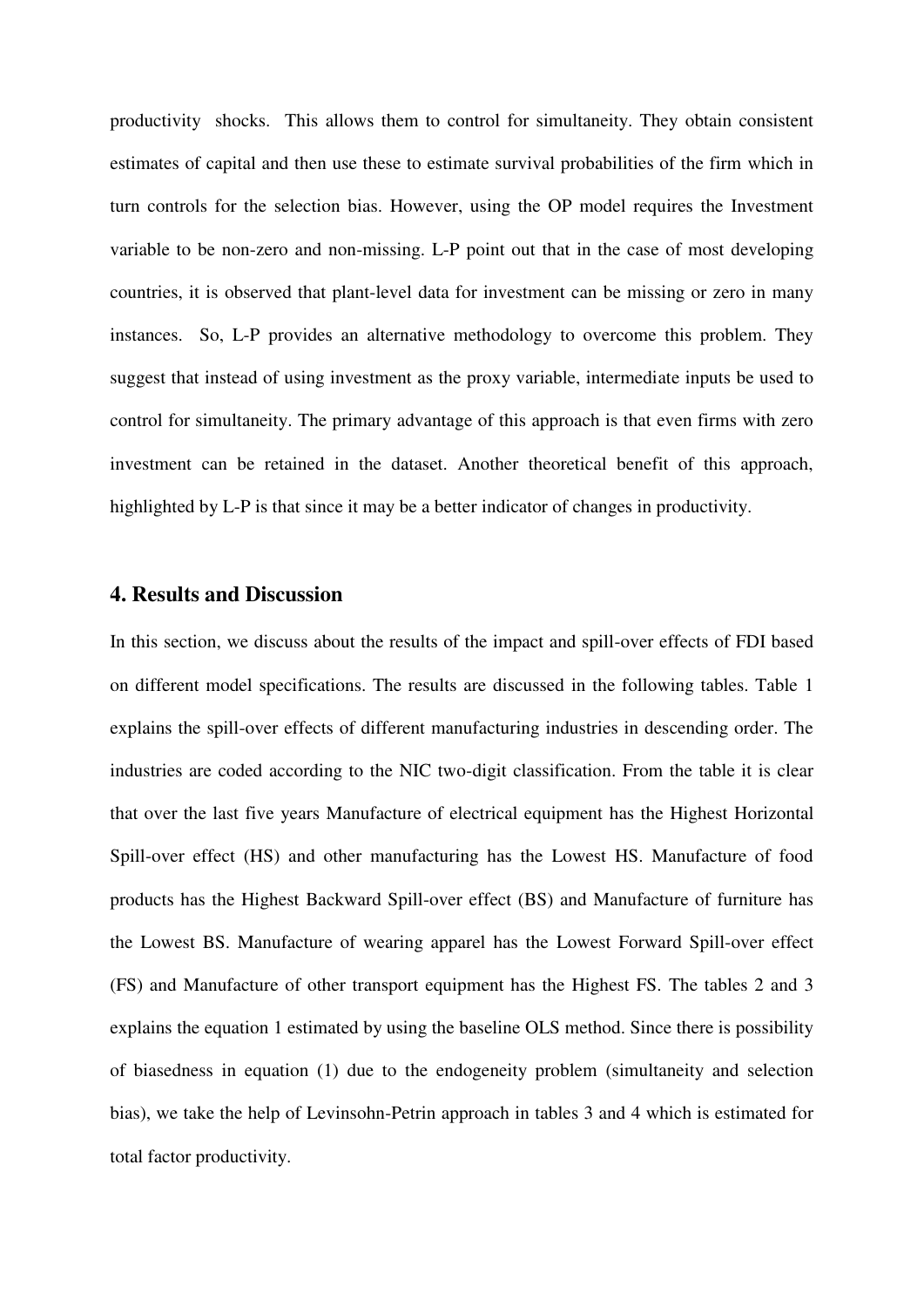#### [Insert Table 1]

## **4.1 Baseline Estimation**

To get a first feeling of the impact and spill-over effects of FDI, we start with the baseline regression results in table 2 and 3. In this table the results are estimated with lnY as the dependent variable and keeping in view eight alternative linear models (its details are discussed below) for panel-data. The table 2 indicates fixed effect with robust estimation and table 3 similarly for random effects with robust estimation. The reason behind the robust estimation is that the estimators are usually based on the assumption of idiosyncratic error  $\varepsilon_{\text{it}}$  $\sim (0, \sigma_{\epsilon}^2)$ . The assumption is often not satisfied in panel application and results in the occurrence of the problem of heteroscedasticity. The robust estimation aims to solve the problem.

However for the sake of simplicity we introduce eight alternative models. Model 1 describes the relationship between the factor inputs, i.e. labour, capital, material and energy with output. No other variables are considered. Table 2 considers the additional variable of foreign partnership along with the 4 factor inputs. Model 3 considers all the three types of spillover effects except impact factor and market concentration. Model 4 considers the effect of market concentration over the output except impact and spillover variables. Model 5 considers the effect of impact and spillover variables on the output performance except the market concentration. The next model 6 represents the spillover effects and market concentration over the output of firms except the impact factor. The model 7 considers the impact factor and market concentration and except any of the category of spillover effects. Lastly all the factors, i.e. the impact, three types of spillover effects and market concentration along with the 4 types of factor inputs are considered as a whole in model 8. However, all the four types of factor inputs are considered throughout the eight models.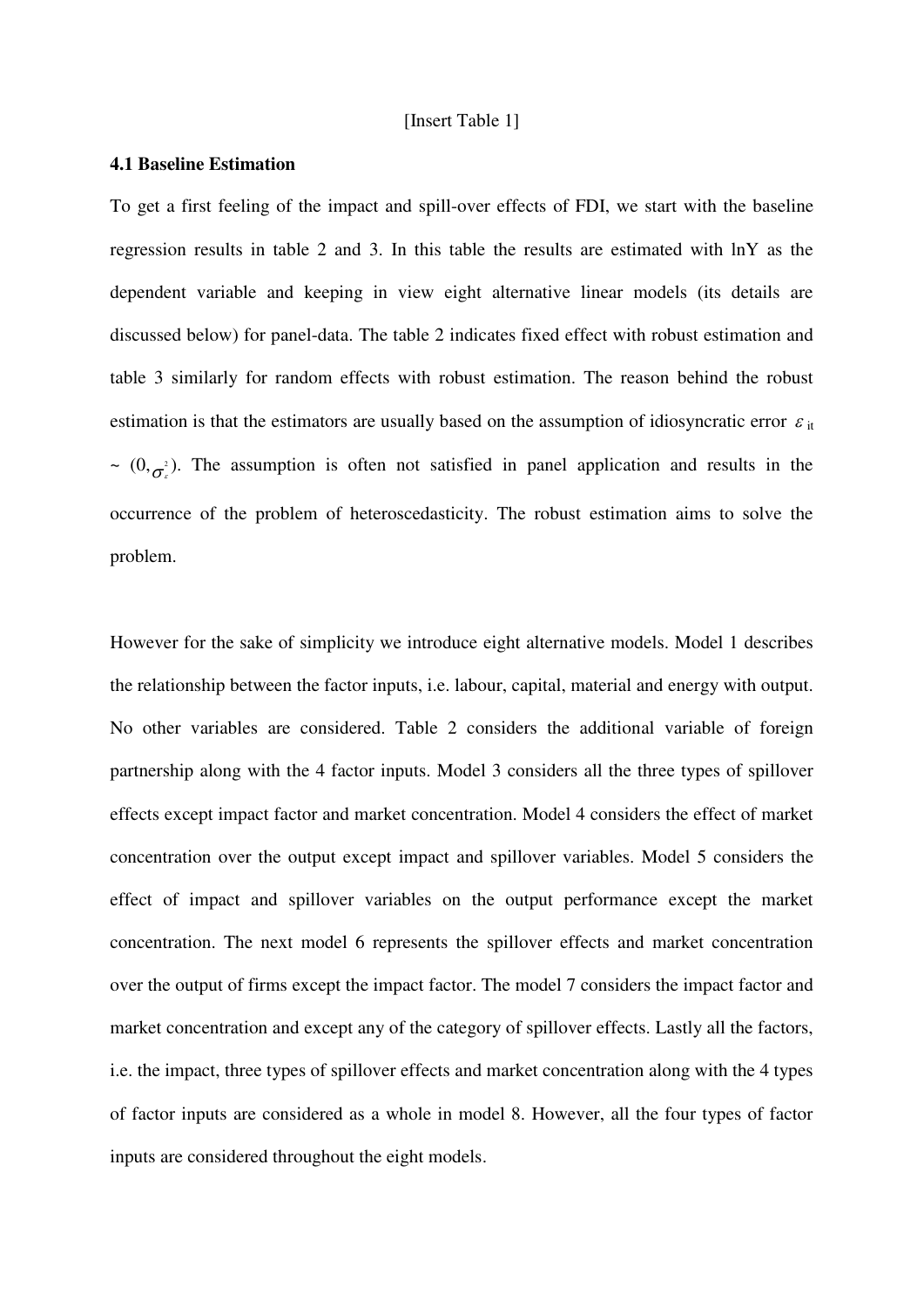#### [Insert Table 2]

#### [Insert Table 3]

Table 2 and 3 reports the estimation results with ln Y as the dependent variable. Although the Hausman test favours the fixed effect model (see appendix), in all eight alternatives, all the four types of factors of production do not indicate a uniform relation with the variable output. Among the four factors, the coefficients of material input remain positive and significant but the labour factor in some models become significant and in some cases become insignificant and also changes the sign. One surprising element is noticed, i.e. the coefficients of capital for fixed effect estimation are found to be negative. Therefore, one implication can be derived that the production function of the Indian Manufacturing industries is material driven and not capital or labour- specific.

Progressing to additional factors along with the factor inputs, we start with the impact factor. The foreign partnership is modelled 4 times in our analysis, such as: (1) in model 2 where only impact factor is estimated, (2) in model 5 where impact factor is estimated along with spillover variables., (3) in model 7 where the same factor is estimated with the presence of HHI and finally (4) in model 8 where it is estimated with the entire set of variables. Surprisingly the impact factor coefficient is negative, marginal ranging between -0.002 to - 0.003 and insignificant. That means, the direct foreign participation in any firm do not significantly contribute to the output performance.

Moving to the spill-over effect, the coefficient of HS support for positive and statistically significant with an exceptional insignificant coefficient of 0.342 in the model 8 where all the variables are considered as a whole. In model 3, where only the spillover variables are examined, the coefficient of HS is 1.084. In models 5 and 6, the coefficients of HS are 1.267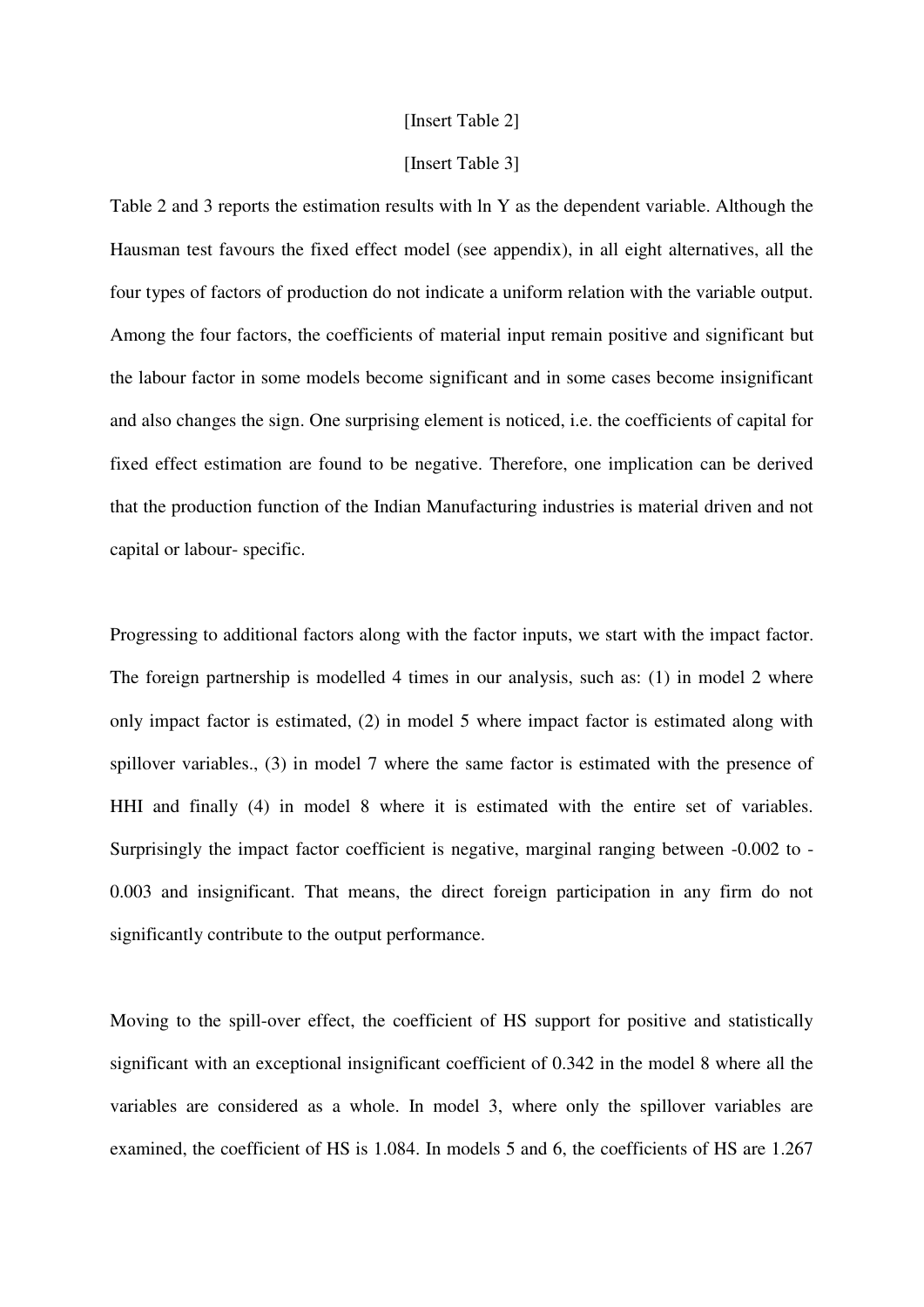and 0.788. This indicates that there is a positive correlation between foreign presence in a given sector and performance of all the firms in the same sector. That means the package of intangible assets that an MNC brings with her impact positively on the performance of the domestic firms which are working in the same sector in which the MNC rush into. Such indirect effects are also supported by the statistical significance with some exceptions; its implication boosts the confidence of the propagators of those economists who support the intra-industry spill-over effect of FDI.

Among the vertical spill-over components, both FS and BS indicate negative impact and are also backed by statistically significance. The coefficients of BS are -4.306 in model3, -5. 228 in model6, -7.238 in model 5 and finally in model 8 it figures to -9.841. This means that if the foreign presence in the downstream sector increases by a single percentage then it will adversely affect the performance of the domestic firms by the amount of the same range, i.e. - 4.306%, -5. 228%, -7.238%, -9.84%. %. In other words the adverse effect may result in even up to nine times deterioration of the domestic performance. This is an alarming finding and draws the immediate attention of the policy-makers that unprecedented growth of MNCs operating at the downstream sector, to which our domestic firms supply their goods, will create havoc among our domestic players. These concerns become more intense when we draw our attention towards FS. The coefficients of FS are -10.637 in model 6, -10.867 in model 3, -12.915 in model 8 and finally in model 5, it figures to -13.652. This means that if the foreign presence in the upstream sector increases by a single percentage then it will adversely affect the performance of the domestic firms by the amount of the same range, i.e. - -10.637%, -10.867%, -12.915% and -13.652%. In other words the adverse effect may result in even more than thirteen times deterioration of the domestic performance. This is even more alarming than the previous one. If such unprecedented growth takes place for the MNCs,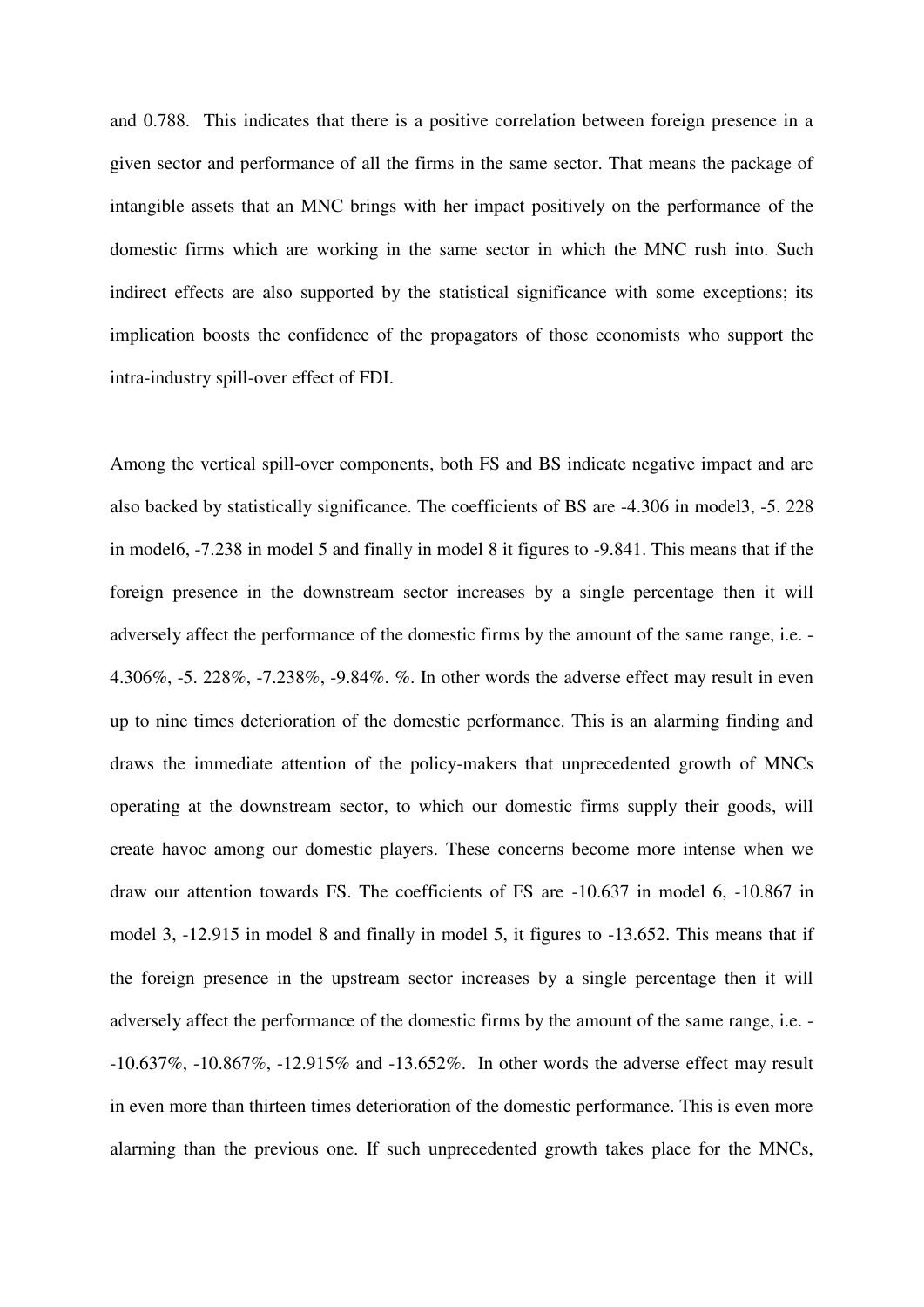which operate at the upstream sector and which supply to our domestic firms will create more intense chaos among our domestic players. Thus one consensus can be reached that interindustry spill-over effect is negative for Indian Manufacturing industries. The performance of the domestic firms get adversely affected when it receives goods and services from the sectors which is marked by the presence of foreign multinationals or serves to them. However such deteriorating effect is more immense in the former case than the latter one.

The industry concentration effect is mixed in different models. The positive coefficients indicate that higher is the market concentration more will be the performance and vice-versa and on the contrary, the negative coefficients indicate that less is the market concentration more will be the performance and vice-versa. From our results, it is very difficult to choose a single stand on the firms' performance over the market concentration.

The output from the above models also includes estimates of the standard deviations of the error components. The combined error can be decomposed into sigma\_u and sigma\_e. The sigma u gives the standard deviation of the individual effect and sigma e gives the standard deviation of the idiosyncratic error. If the individual-specific component of the error is dominant over the idiosyncratic component, then rho (ρ) will tend towards unity. The rho is indicating the intra-class correlation of the error which is defined as follows:

$$
\rho_u = corr(u_{it}, u_{is}) = \frac{\sigma^2 a}{\sigma^2 a + \sigma^2 s}
$$

In our findings, the intra-class correlation is higher in FE estimation in comparison to RE estimation. The model 2 shows the highest value (0.662) for  $\rho_u$  and model 3 shows the lowest value (0.55).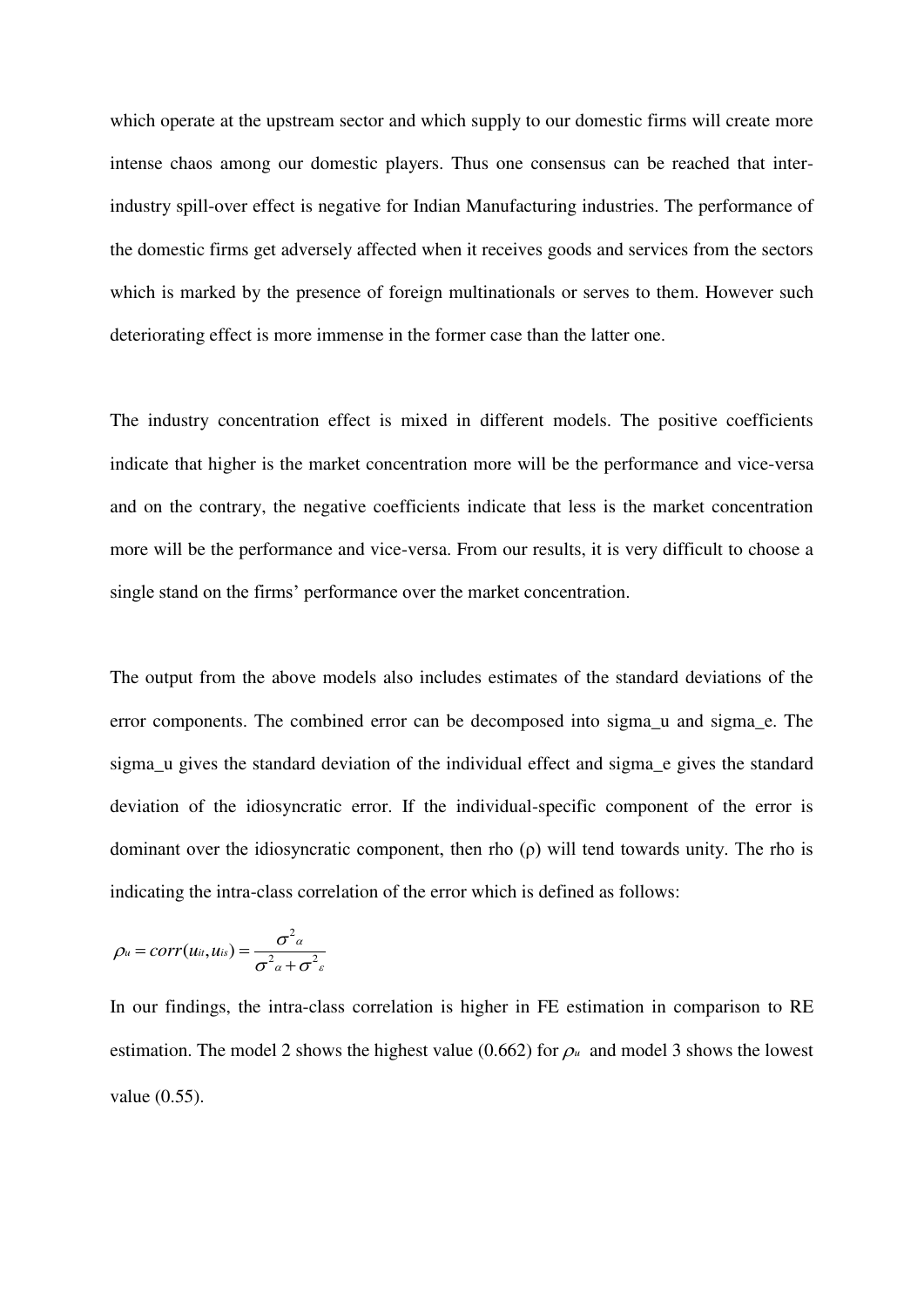$R<sup>2</sup>$  is defined as the correlation between the actual and the fitted values of the dependent variable. In the present panel framework,  $R^2$  is defined in three different categories which have been discussed as follows:

Within  $R^2$ :  $\rho^2 \{ (y_{it} - \overline{y_i}), (X'_{it}\hat{\beta} - \overline{X'}_i\hat{\beta})$ 

Between R<sup>2</sup> :  $\rho^2(\overline{y_i}, \overline{X'}_i\hat{\beta})$ 

Overall  $R^2$  :  $\rho^2(y_{it}, \overline{X'}_i \hat{\beta})$ 

The three  $R^2$  measures are respectively, 0.066, 0.821, 0.693 in model 1, 0.033, 0.548, 0.413 in model 2, 0.077, 0.861, 0.733 in model 3, 0.067, 0.836, 0.708 in model 4, 0.052, 0.804, 0.634 in model 5, 0.078, 0.858, 0.73 in model 6, 0.0336, 0.642, 0.494 in model 7, 0.054, 0.772, 0.607 in model 8 for the within or fixed estimator in table 1. Among these models, model 3 gives the highest values and model 2 gives the lowest values for all three types of  $\mathbb{R}^2$ . The similar results are also obtained for random effects estimation mentioned in table 4.3. Since the Hausman test supports the fixed effects estimation, therefore we ignore the analysis in table 4.3 in detail. So the within estimator best explains the within variation and it has a low overall  $R^2$  because it neglects the individual effects.

#### **4.2 Results of L-P Method**

In tables 4 and 5 the dependent variable is TFP, which is calculated through Levinsohn-Petrin procedure. Although the estimation results reported in tables 1 and 2 are biased due to the endogeneity problem of firm's input decision, we find that the results of this method are qualitatively similar to those of the previous findings except for market concentration. In this table the results are estimated with TFP as the dependent variable and keeping in view seven alternative linear models (its details are discussed below) for panel-data. The table 4 indicates fixed effect with robust estimation and table 5 similarly for random effects with robust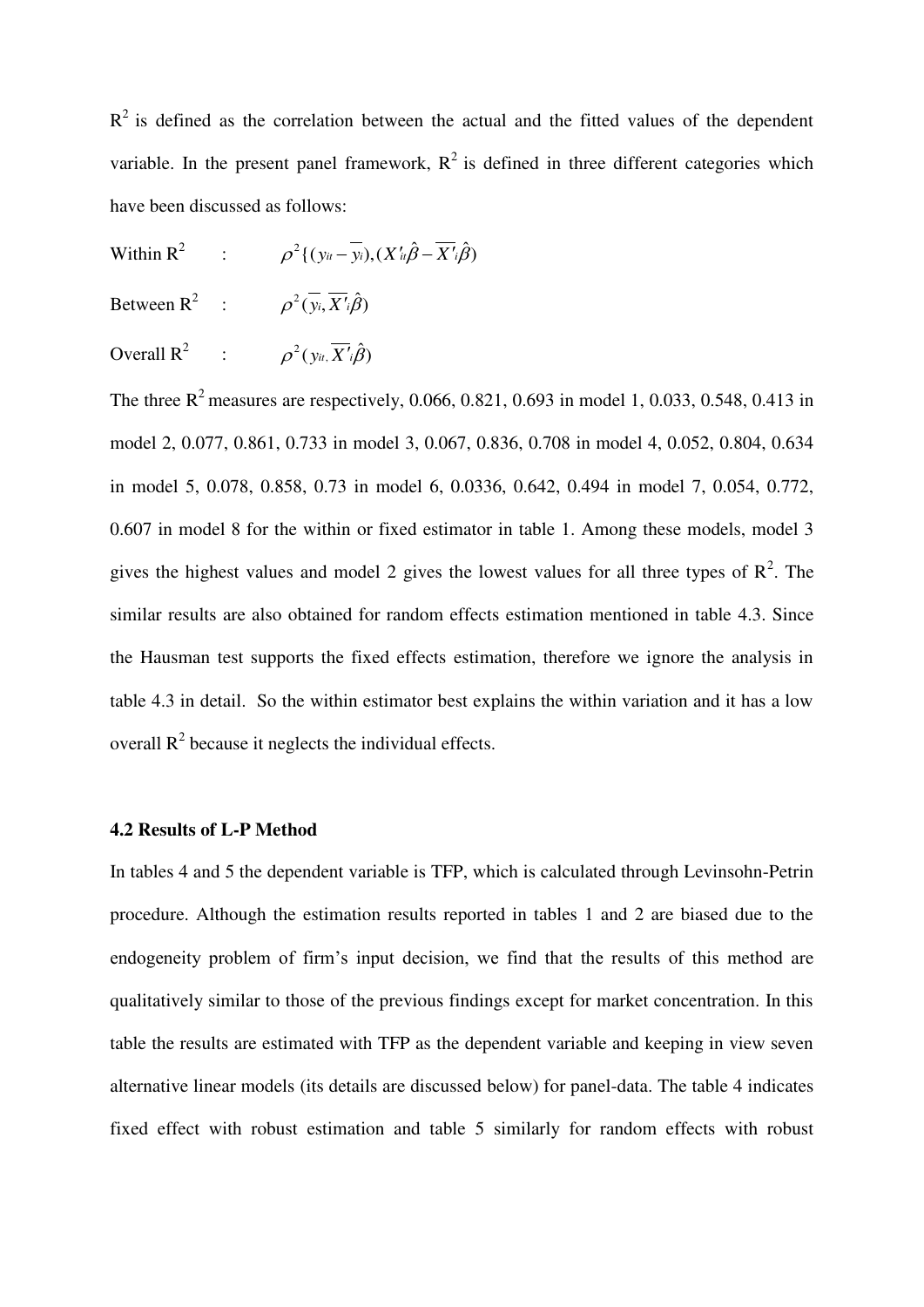estimation. The reason behind the robust estimation is the same as before, i.e. the robust estimation aims to solve the problem of heteroscedasticity.

#### [Insert Table 4]

## [Insert Table 5]

However for the sake of simplicity we introduce seven alternative models. Model 1 describes the relationship between foreign partnerships, i.e. direct impact factor and TFP without considering any other variables. Model 2 considers all the three types of spill-over effects except impact factor and market concentration. Model 3 considers the effect of market concentration over TFP except impact and spill-over variables. Model 4 considers the effect of impact and spill-over variables on the firms' factor productivity except the market concentration. The next model 5 represents the spill-over effects and market concentration over the TFP of firms except the impact factor. The model 6 considers the impact factor and market concentration and except any of the category of spill-over effects. Lastly all the factors, i.e. the impact, three types of spill-over effects and market concentration are considered as a whole in model 7. However, all the four types of factor inputs, i.e. labour, capital, material and energy along with the dependent variable output are internalised in the figures of TFP and therefore not considered explicitly throughout the seven models.

Tables 4 and 5 report the estimation results with TFP as the dependent variable. The direct foreign participation in any firm does not have much contribution to the TFP of firms as it can be observed that the impact factor coefficient is negative, marginal ranging between -0.004 to -0.005 and insignificant throughout except in model 1 where it is significant but at a very high level of significance.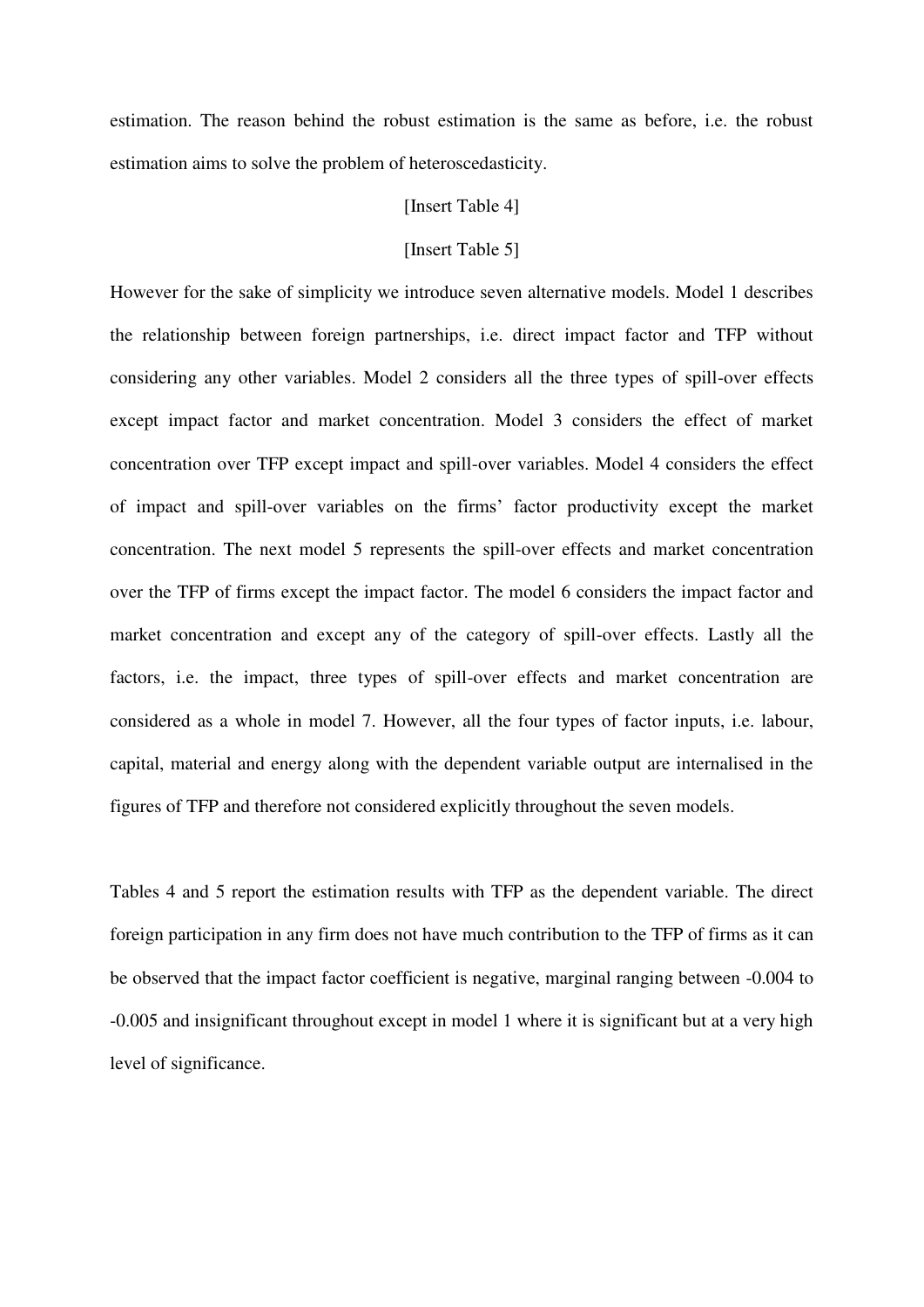In the analysis of spill-over effect, the coefficients of HS support for positive but victim of not statistically significance. This indicates that there is a positive correlation (though not supported by statistical tests) between foreign presence in a given sector and productivity of all the firms in the same sector to a large extent with some exceptions. That means the package of intangible assets that an MNC brings with her marginal positively impact on the productivity of the domestic firms which are working in the same sector in which the MNC rush into. Such indirect effects are not in line with the previous findings where only output of firm is considered as dependent variable.

Among the vertical spill-over components, both FS and BS indicate negative impact and are also backed by statistically significance. This means that if the foreign presence in the downstream sector increases by a single percentage then it will adversely affect the performance of the domestic firms by the amount of -3.20%, -3.906%, -6.72%, -9.492%. In other words the adverse effect may result in even up to more than nine times deterioration of the productivity of domestic firms. This is a similar alarming finding as found before and draws the immediate attention of the policy-makers that unprecedented growth of MNCs operating at the downstream sector, to which our domestic firms supply their goods, will create chaos among our domestic players. These concerns become more intense when we draw our attention towards FS. This means that if the foreign presence in the upstream sector increases by a single percentage then it will adversely affect the performance of the domestic firms. In other words the adverse effect may result in even more than thirteen times deterioration of the domestic productivity. This is even more alarming than the previous one and in corollary with the previous findings. Thus one consensus can be reached that interindustry spill-over effect is negative for Indian Manufacturing industries. The productivity of the domestic firms get adversely affected when it receives goods and services from the sectors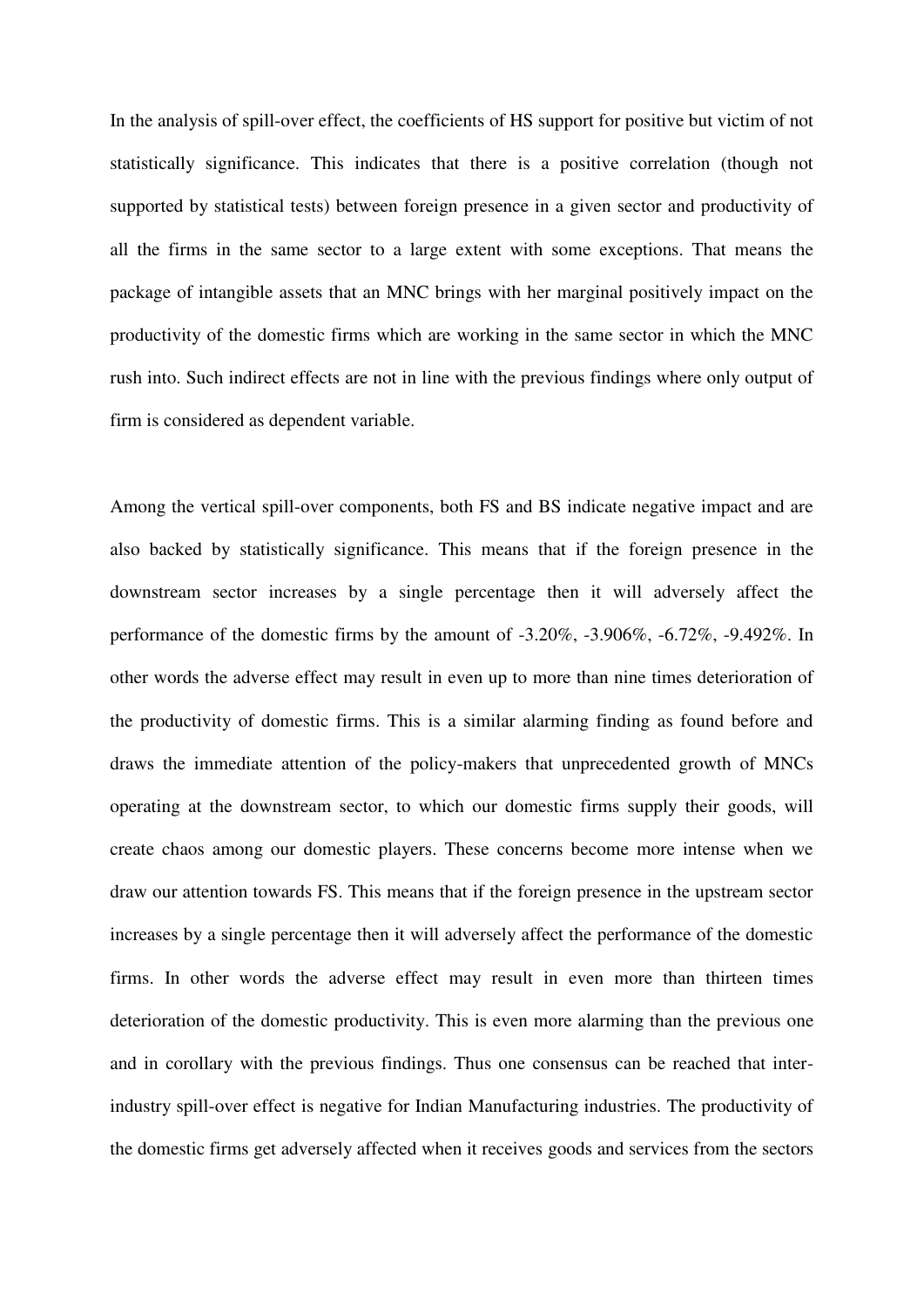which is marked by the presence of foreign multinationals or serves to them. However such deteriorating effect is more immense in the former case than the latter one.

The industry concentration effect is mixed in sign and lack of statistical significance in some of the models. From our results, it is very difficult to choose a single stand on the firms' productivity over the market concentration. Therefore, as the market is characterised by less but powerful players, they start dominating the domestic players who can't stand by the giants and as a result their performance sinks down to the gutter. Had it been a competitive market structure where a large number of players thrust upon each other, the domestic players compete with them to sustain and improve their performance in the process. Thus asymmetry in relative size and market control play a crucial role in the performance of the firms.

## **5. Conclusion**

The economic development of the emerging nations like India has been witnessing gradual but intensive interest in FDI. However, the dearth and inaccessibility of firm-level data result in a few studies which empirically test for FDI spill-overs in India. This paper is based on a rich firm-level dataset from Indian Manufacturing industries which tests particularly for interand intra-industrial spill-overs from FDI by applying the approaches of Javorcik (2004) and Du, Harrison and Jafferson (2011). After controlling for firm-wise and year-wise effects, the chapter finds marginal, negative and insignificant direct impact of FDI inflow on the performance and/or productivity of domestic firms. On the contrary, we find negative productivity spill-overs from FDI which take place between foreign affiliates in the upstream sectors or suppliers and their local clients (forward linkages) and that there is also evidence for the negative productivity spill-overs from foreign affiliates in the downstream sector or consumers and their local suppliers (backward linkages).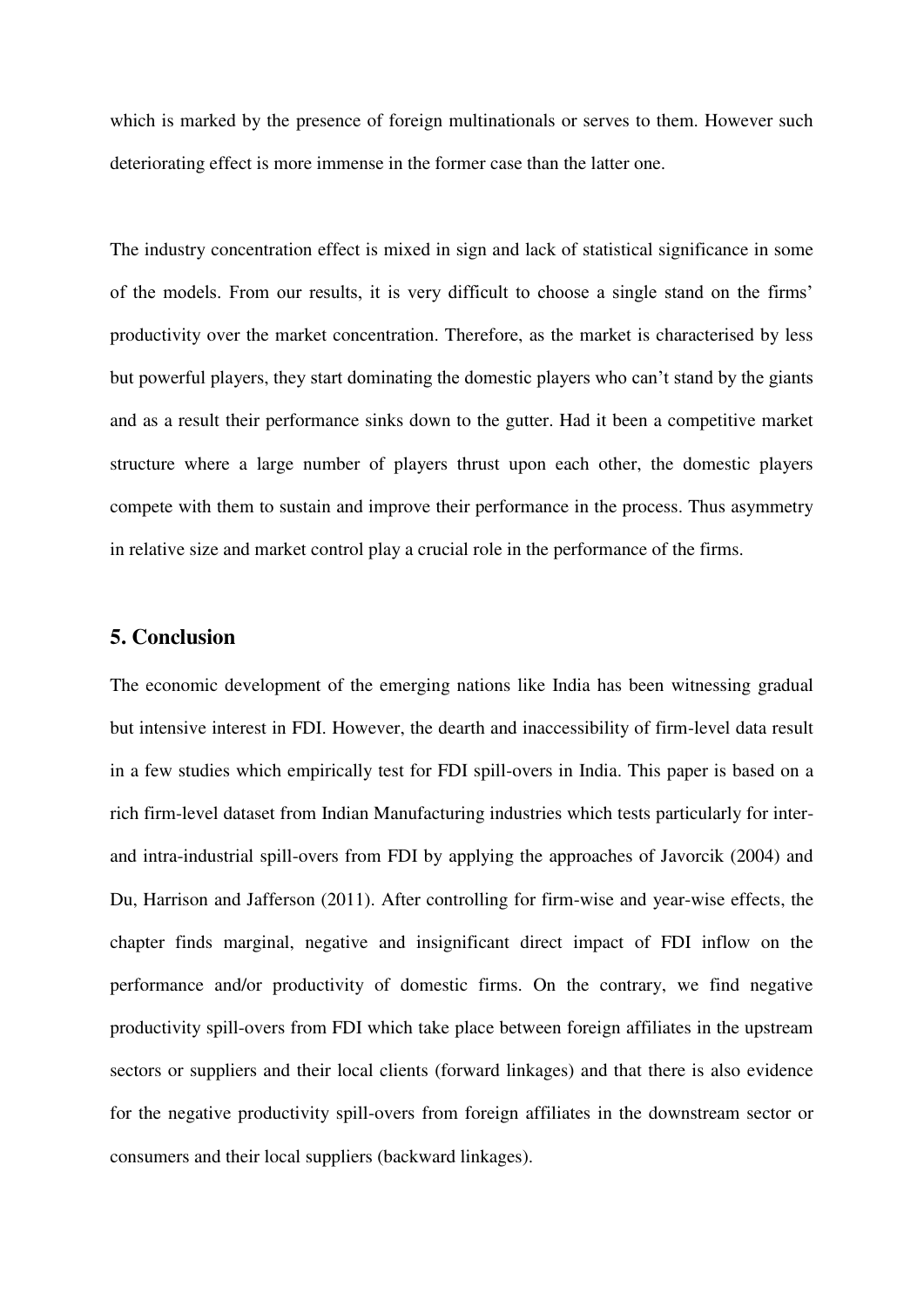With respect to productivity spill-overs, this paper finds positive and significant evidence (insignificant results are also found in some models) in support of productivity spill-overs from foreign firms to local firms through horizontal channels. Results indicate that productivity of local firms' decreases as foreign presence in the upstream or downstream sector increases, which may be an indication of inefficient absorptive capacity and adaptive capacity.

The concept of absorptive capacity was first defined as a firm's ability to recognize the value of new information, assimilate it, and apply it to commercial ends by Cohen and Levinthal (1990). It is studied on multiple levels (individual, group, firm, and national level). Potential Absorptive Capacity as pointed out by Zahra and George (2002) makes the firm receptive to acquiring and assimilating external knowledge. On the other hand, realized Absorptive Capacity is made up of capability with respect to transformation and exploitation. Adaptive capacity, on the other hand, is the capacity of a [system](http://en.wikipedia.org/wiki/System) to adapt if the environment in which the system exists is changing. It is determined by several factors and can be enhanced by learning to cope with change and uncertainty; combining different types of knowledge for learning; and creating opportunity for self-organization towards socio-economic sustainability.

Generally, the foreign firms have an incentive to facilitate knowledge and/or technology transfer to local firms to enable them produce intermediate inputs more efficiently, thereby making them available to foreign firms upstream at a lower cost. But such knowledge or technology cannot be optimally transferred as the local firms lack the necessary absorptive and adoptive capacity. There is also evidence to suggest that regional concentration of foreign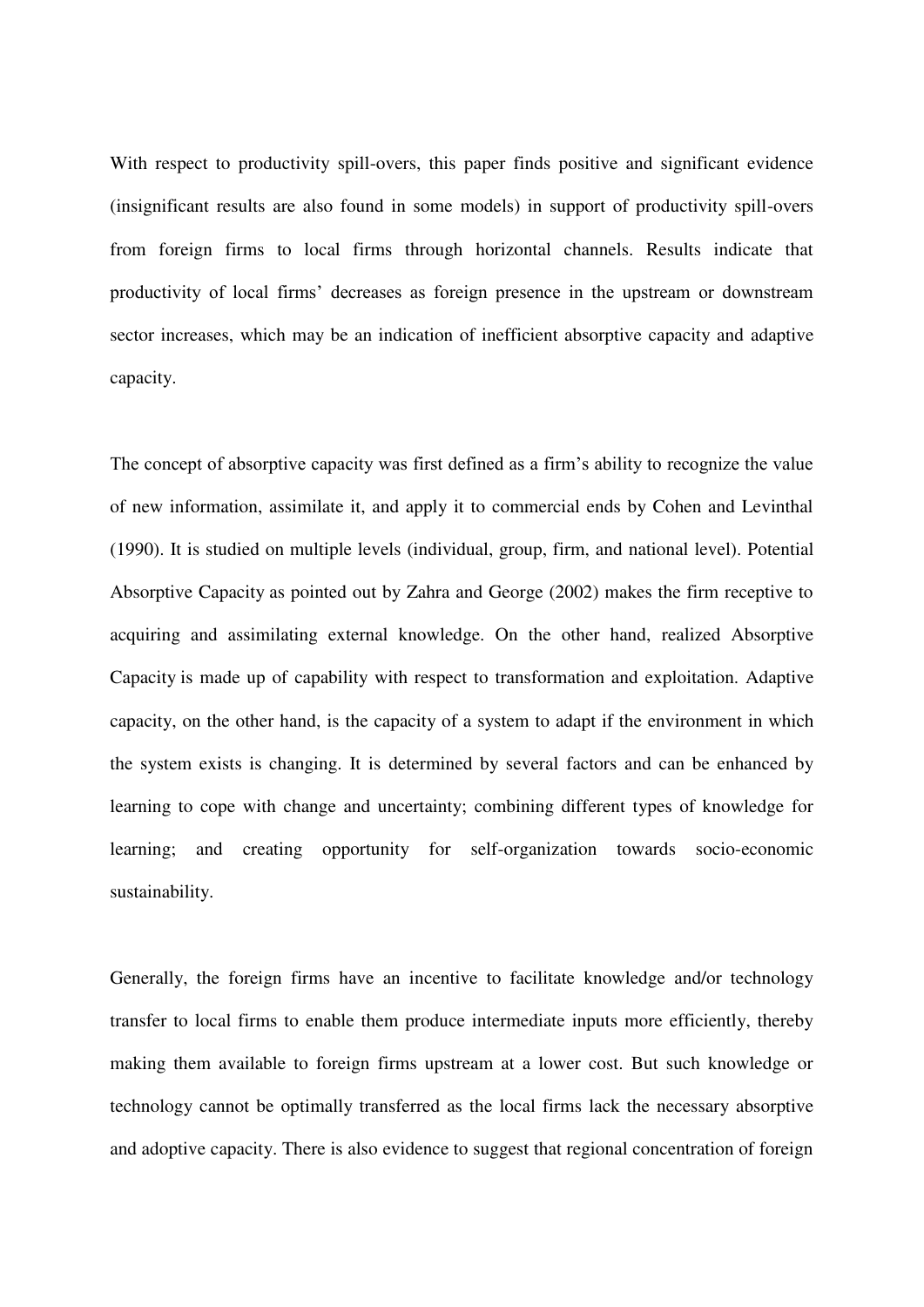investment facilitates rapid technology spill-over from foreign firms to domestic firms in the manufacturing sector.

From the entire analysis, it can be concluded that the different layers of production-chain is characterised by the foreign presence. In order to internalise their spill-over effects and its succeeding positive contribution on the productivity of domestic firms, the existing linkages among firms (both domestic and foreign) need to be cemented and at the same time, the absorptive as well as the adaptive capacity of domestic firms must be strengthened. To achieve this, the development of domestic parts and suppliers would be crucial. The absence of an efficient industry supply base has constrained the anticipated spill-over effect of FDI flows that the country has aspired of. With the country's narrow participation in the production networks of MNCs and gradual opening up of the foreign participation cap for these industries, they are likely to create opportunities for either negative or insignificant spill-overs into the local economy.

## **References**

- Aitken, B. and A. Harrison. 1999. Do Domestic Firms Benefit from Direct Foreign Investment? Evidence from Venezuela. *American Economic Review*, vol.89, pp.605- 618.
- Blomström, M. and R.E. Lipsey. 1986. Firm Size and Foreign Direct Investment. *NBER Working Paper* 2092. Cambridge, MA: National Bureau of Economic Research.
- Blomström, M., A. Kokko and M. Zejan. 2000. Foreign Direct Investment. Firm and Host Country Strategies, London: Macmillan.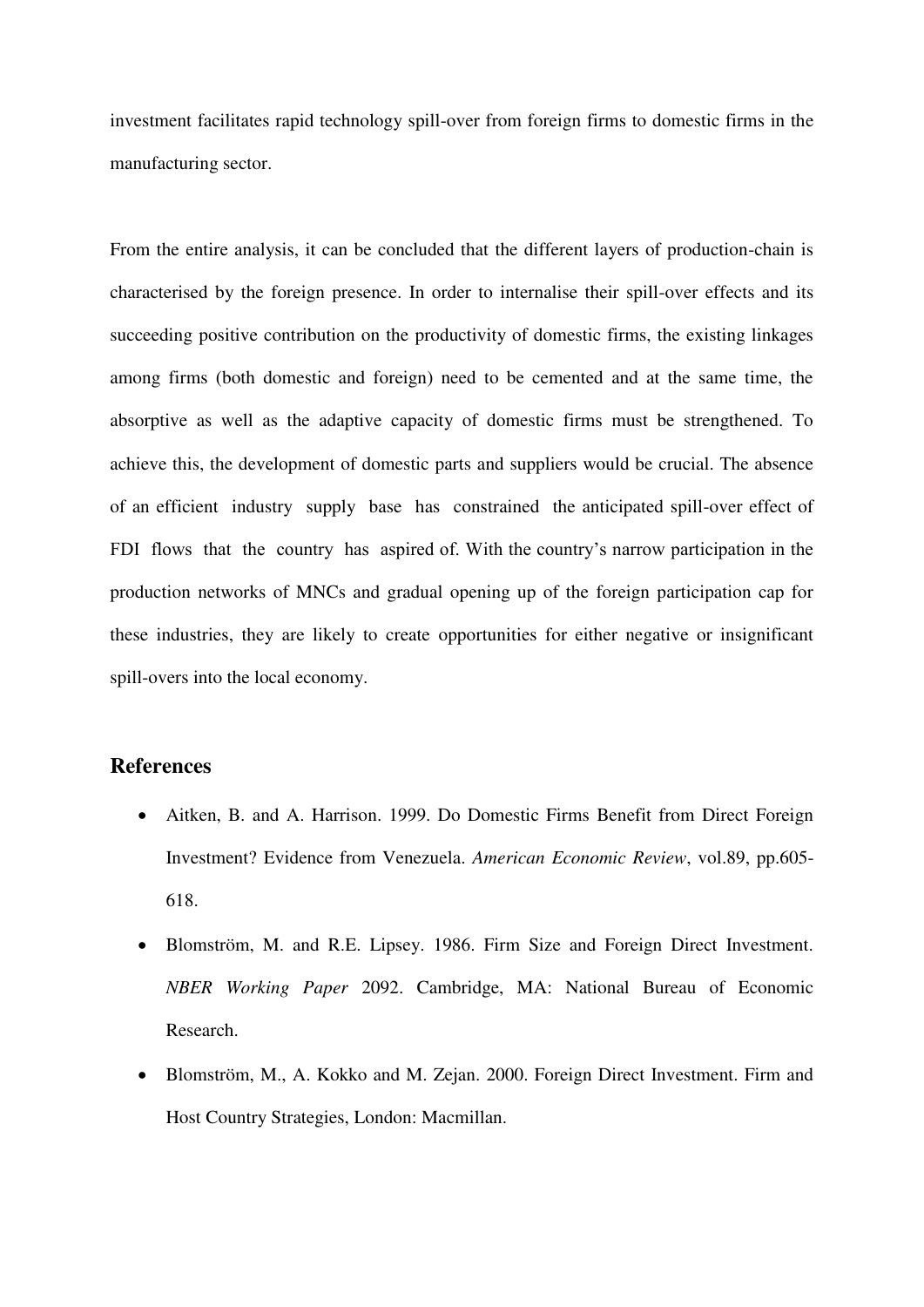- Carr, David L., James R. Markusen and Keith Maskus 2001. Estimating the knowledge-capital model of the multinational enterprise, *American Economic Review*, 91, pp. 693-708.
- Caves, R.E. 1971. International Corporations: the Industrial Economics of Foreign Investment. *Economica*, vol.38, pp.1-27.
- Cohen, W.M. and Levinthal, D.A. 1989. Innovation and learning: the two faces of R&D, *Economic Journal*, 99, 569–96.
- Driffield, N. 2001. The impact on domestic productivity of inward investment in the UK, Manchester School, 69(1), 103–19.
- Du, Luosha, Ann Harrison and Gary Jefferson. 2011. Do Institutions Mater for FDI Spillovers? The Implications of China's Special Characteristics. Cambridge, MA: *NBER Working Paper* 16767.
- Edfelt, Ralph B. 1975. Direct Investment in a Developing Economy: Towards Evaluating the Human Resource Development Impact in Brazil. Ph.D. dissertation, University of California, Los Angeles.
- Globerman, S. 1979. Foreign Direct Investment and 'Spillover' Efficiency Benefits in Canadian Manufacturing Industries. *The Canadian Journal of Economics*, vol.12, pp.42-56.
- Goncalves, Reinaldo. 1986. Technological Spillovers and Manpower Training: A Comparative Analysis of Multinational and National Enterprises in Brazilian Manufacturing. *Journal of Development Economics*, 11(1), pp. 119–32
- Haddad, M. and A. Harrison. 1993. Are there Positive Spill-overs from Direct Foreign Investment? Evidence from Panel Data for Morocco. *Journal of Development Economics*, vol. 42, pp.51-74.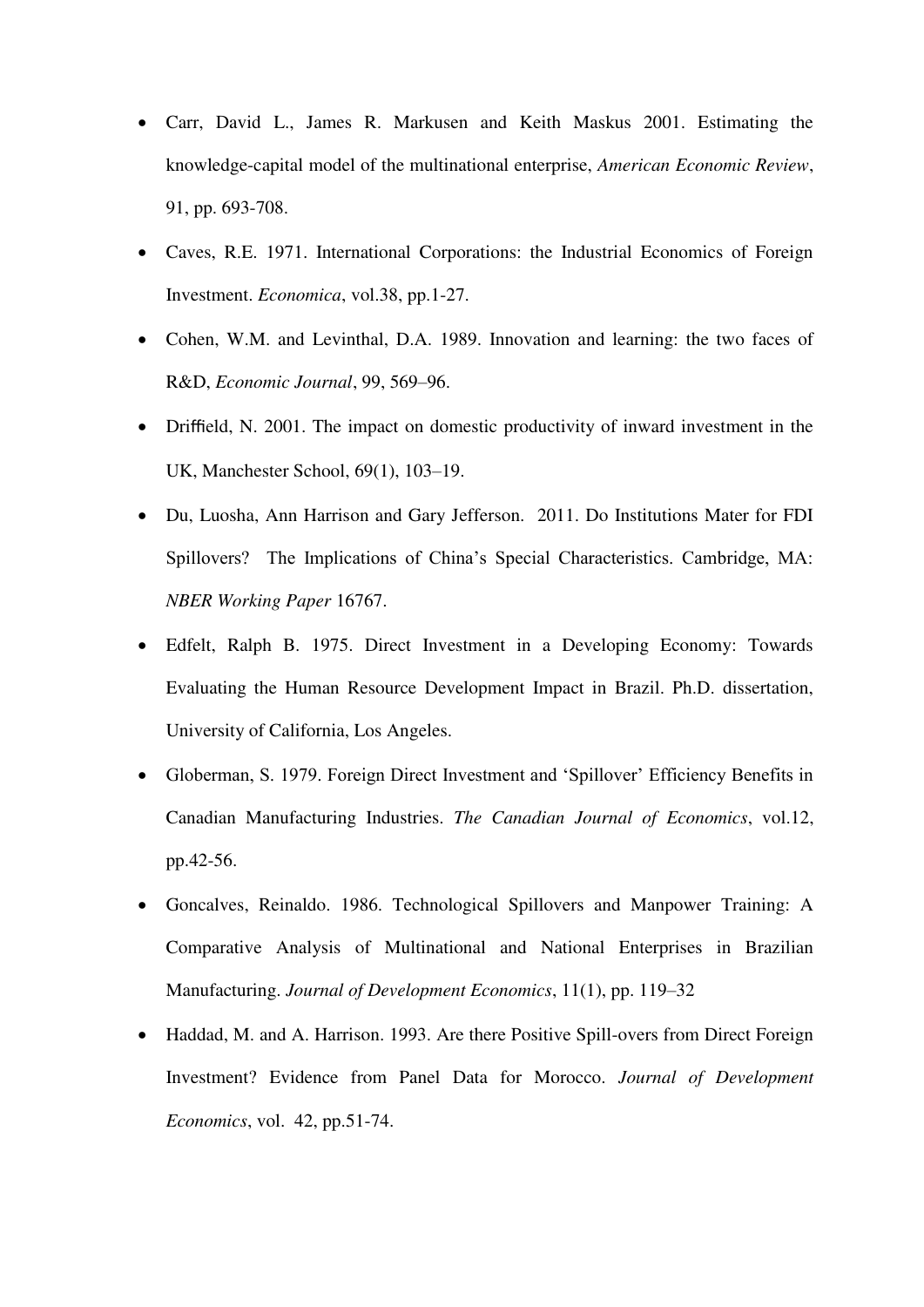- Javorick, B. S. 2004. Does Foreign Direct Investment Increase the Productivity of Domestic Firms? In Search of Spillovers through Backward Linkages. *American Economic Review*, Vol.94, No.3, pp.605-627.
- Levinsohn, J., & Petrin, A. 2003. Estimating production functions using inputs to control for unobservables. *Review of Economics Studies*, Vol. 70,317−342.
- Olley, G., & Pakes, A. 1996. The dynamics of productivity in the telecommunication equipment industry. *Econometrica*, 64, 1263−1297.
- Teece, D. J. 1981. The Multinational Enterprise: Market Failure and Market Power Consideration. *Sloan Management Review*, Vol. 22, pp.3-17.
- Zahra, S.A. and G. George. 2002. Absorptive capacity: A review, reconceptualization, and extension. *Academy of Management Review*, Vol. 27:2, pp. 185-203.
- World Development Report 1993 *Investing in Health* World Bank; Oxford University Press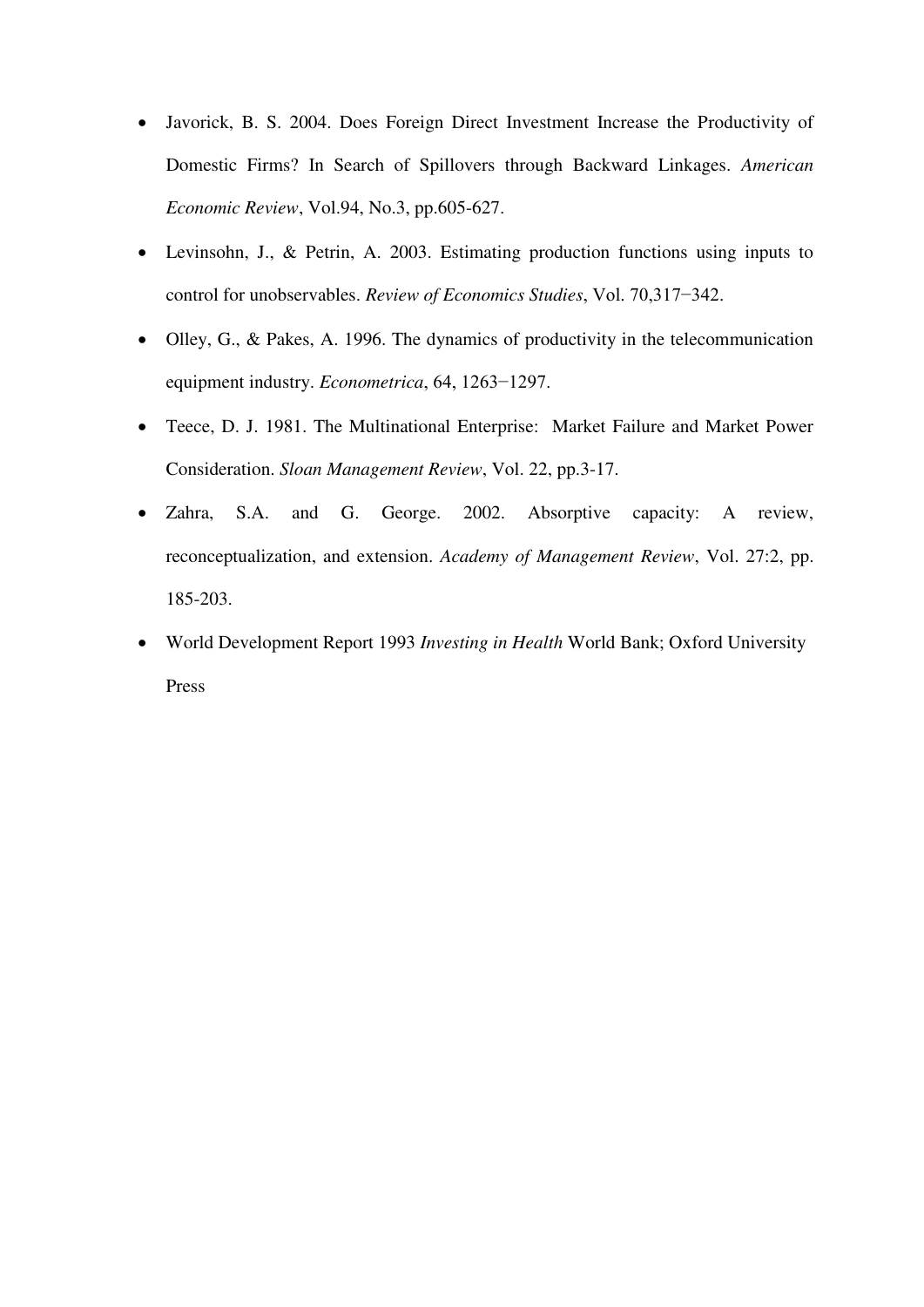## **Figure 1**

## **Defining spill-overs and linkages**



*FDI spill-overs*: An increase in the productivity of domestic firms as a consequence of the presence of foreign firms in the domestic economy.

*FDI spill-overs via horizontal linkages*: An increase in the productivity of domestic firms resulting from the presence of foreign firms in the same industry.

*FDI spill-overs via forward linkages*: An increase in productivity resulting from the foreign presence among the suppliers of the industry in which the domestic firm operates (i.e., upstream sectors).

*FDI spill-overs via backward linkages*: An increase in productivity resulting from the foreign presence among the customers of the industry in which the domestic firm operates (i.e., downstream sectors).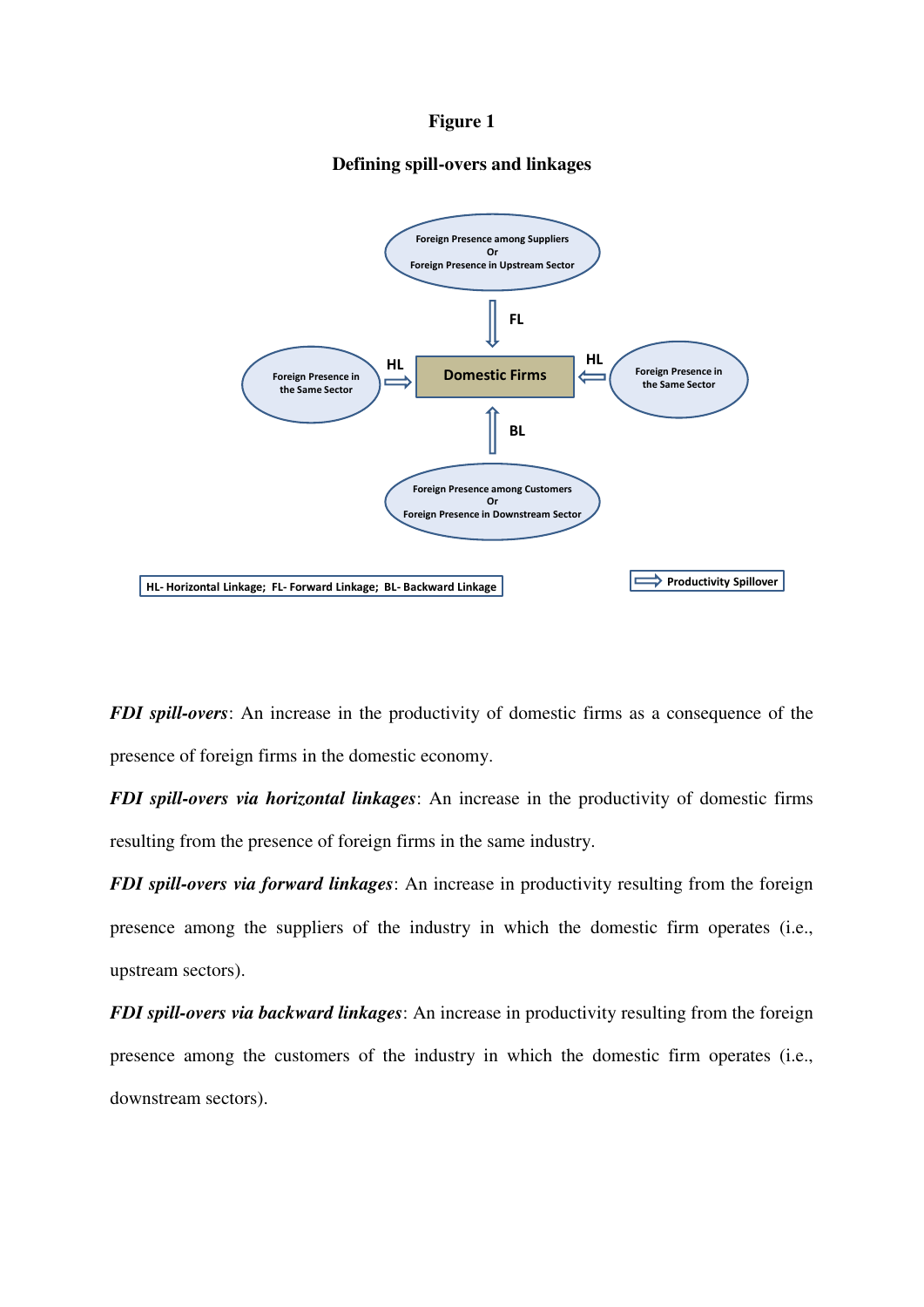# **Table 1**

| <b>NIC</b> | <b>HS AVG</b>    | <b>NIC</b> | <b>BS AVG</b>    | <b>NIC</b>      | <b>FS AVG</b>    |
|------------|------------------|------------|------------------|-----------------|------------------|
| 27         | 0.080762         | 10         | 0.035866         | 30              | 0.022842         |
|            |                  |            |                  |                 |                  |
| 29         | 0.076499         | 12         | 0.03129          | 17              | 0.020208         |
| 20         | 0.049423         | 11         | 0.01865          | 21              | 0.011137         |
| 21         | 0.046781         | 17         | 0.013609         | 24              | 0.010733         |
| 14         | 0.038355         | 15         | 0.009089         | 27              | 0.010422         |
| 30         | 0.035722         | 13         | 0.007962         | 11              | 0.009711         |
| 28         | 0.03548          | 16         | 0.006717         | 13              | 0.009625         |
| 23         | 0.03423          | 14         | 0.005587         | 28              | 0.008754         |
| 26         | 0.025235         | 18         | 0.003036         | 31              | 0.005687         |
| 15         | 0.024398         | 21         | 0.001746         | 15              | 0.004794         |
| 10         | 0.023239         | 22         | 0.001688         | 29              | 0.003845         |
| 22         | 0.023042         | 19         | 0.001671         | 12              | 0.00368          |
| 24         | 0.020002         | 20         | 0.001613         | 18              | 0.003177         |
| 11         | 0.016169         | 23         | 0.001344         | 23              | 0.003164         |
| 12         | 0.013918         | 24         | 0.000736         | 26              | 0.003081         |
| 25         | 0.013711         | 25         | 0.000404         | 19              | 0.002546         |
| 13         | 0.012931         | 27         | 0.000193         | 22              | 0.001957         |
| 19         | 0.005576         | 26         | 9.84E-05         | 10              | 0.001678         |
| 17         | 0.00464          | 30         | 8.98E-05         | 16              | 0.001536         |
| 16         | 0.002348         | 28         | 8.1E-05          | 25              | 0.001468         |
| 32         | 0.001041         | 29         | 4.54E-05         | $\overline{2}0$ | 0.000906         |
| 18         | $\boldsymbol{0}$ | 31         | 1.99E-06         | 14              | 0.000568         |
| 31         | $\boldsymbol{0}$ | 32         | $\boldsymbol{0}$ | 32              | $\boldsymbol{0}$ |

**Ranking of Industries on the basis of average value of HS, BS and FS**

Here:

**NIC Division Name of the Industries**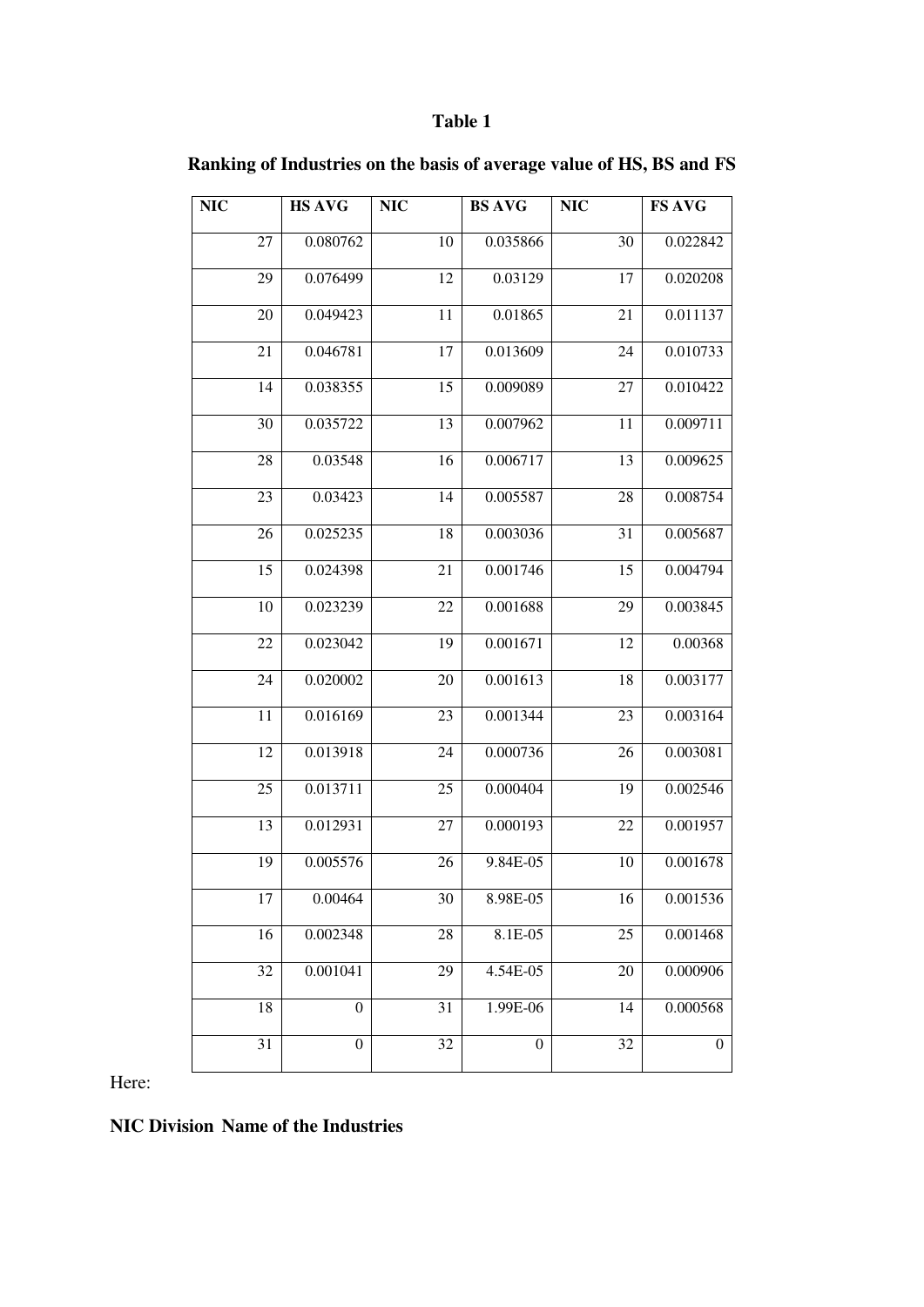- Division 10 Manufacture of food products (Highest BS)
- Division 11 Manufacture of beverages
- Division 12 Manufacture of tobacco products
- Division 13 Manufacture of textiles
- Division 14 Manufacture of wearing apparel (Lowest FS)
- Division 15 Manufacture of leather and related products
- Division 16 Manufacture of wood and products of wood and cork, except furniture; manufacture of articles of straw and plaiting materials
- Division 17 Manufacture of paper and paper products
- Division 18 Printing and reproduction of recorded media
- Division 19 Manufacture of coke and refined petroleum products
- Division 20 Manufacture of chemicals and chemical products
- Division 21 Manufacture of pharmaceuticals, medicinal chemical and botanical products
- Division 22 Manufacture of rubber and plastics products
- Division 23 Manufacture of other non-metallic mineral products
- Division 24 Manufacture of basic metals
- Division 25 Manufacture of fabricated metal products, except machinery and equipment
- Division 26 Manufacture of computer, electronic and optical products
- Division 27 Manufacture of electrical equipment (Highest HS)
- Division 28 Manufacture of machinery and equipment
- Division 29 Manufacture of motor vehicles, trailers and semi-trailers
- Division 30 Manufacture of other transport equipment (Highest FS)
- Division 31 Manufacture of furniture (Lowest BS)
- Division 32 Other manufacturing (Lowest HS)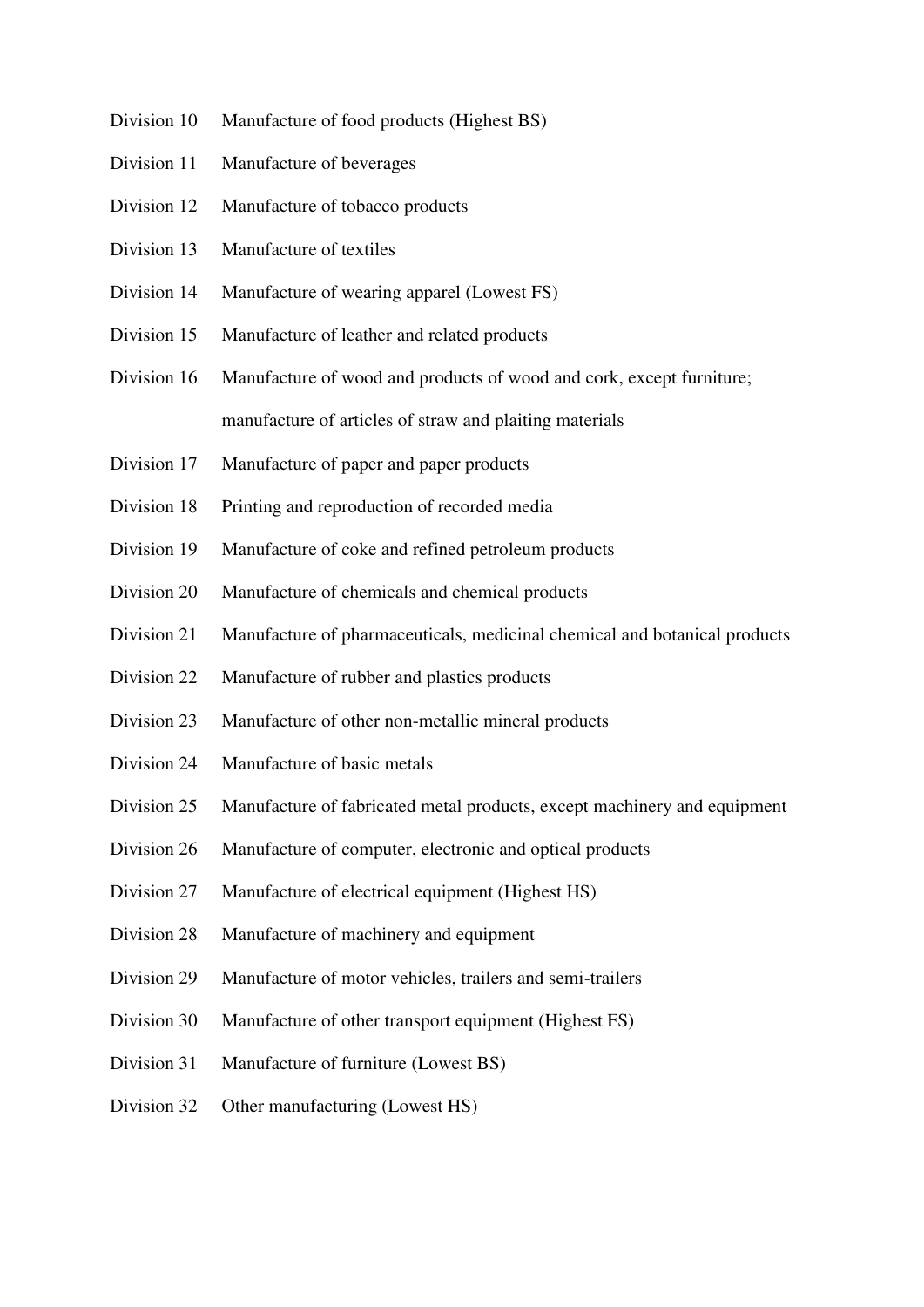# **Table 2**

# **Baseline Results of Impact and Spill-over effects of FDI**

# **(Within or Fixed Effect Model)**

| <b>Variables</b>               | Model 1     |                  | <b>Model 2</b> |                  | Model 3            |                  | Model 4     |                  | Model 5      |                  | Model 6      |                  | Model 7                             |                   | Model 8      |                  |
|--------------------------------|-------------|------------------|----------------|------------------|--------------------|------------------|-------------|------------------|--------------|------------------|--------------|------------------|-------------------------------------|-------------------|--------------|------------------|
| <b>Dependent</b><br>Variable Y | Coefficient | <b>Statistic</b> | Coefficient    | <b>Statistic</b> | <b>Coefficient</b> | <b>Statistic</b> | Coefficient | <b>Statistic</b> | Coefficient  | <b>Statistic</b> | Coefficient  | <b>Statistic</b> | Coefficient t Statistic Coefficient |                   |              | <b>Statistic</b> |
| L                              | .0321       | 0.98             | $-1952***$     | $-3.18$          | $.146***$          | 4.15             | $.068**$    | 2.02             | .013         | 0.19             | $.147***$    | 4.17             | $-135**$                            | .064              | .017         | 0.25             |
| $\overline{\mathbf{K}}$        | $-1102***$  | $-3.09$          | $-1395**$      | $-2.20$          | $.074**$           | $-2.13$          | $.102***$   | $-2.88$          | $-0.096$     | $-1.54$          | $-072**$     | $-2.07$          | $.133**$                            | .063              | $-0.091$     | $-1.45$          |
| $\overline{\mathbf{M}}$        | $.3678***$  | 15.57            | $.391***$      | 8.41             | $.355***$          | 15.00            | $.365***$   | 15.45            | $.357***$    | 7.51             | $.354***$    | 14.99            | .386***                             | .047              | $.355***$    | 7.51             |
| E                              | $.1238***$  | 3.84             | $.144***$      | 3.09             | $.084***$          | 2.61             | $.110***$   | 3.41             | .089*        | 1.90             | $.085***$    | 2.64             | $.125***$                           | .047              | .088         | 1.90             |
|                                |             |                  |                |                  |                    |                  |             |                  |              |                  |              |                  |                                     |                   |              |                  |
| <b>For Part</b>                |             |                  | $-0.003$       | $-1.08$          |                    |                  |             |                  | $-0.002$     | $-0.88$          |              |                  | $-0.002$                            | .003              | $-0.003$     | $-1.07$          |
|                                |             |                  |                |                  |                    |                  |             |                  |              |                  |              |                  |                                     |                   |              |                  |
| <b>FS</b>                      |             |                  |                |                  | $-10.867***$       | $-4.96$          |             |                  | $-13.652***$ | $-4.05$          | $-10.637***$ | $-4.80$          |                                     |                   | $-12.915***$ | $-3.80$          |
| $\overline{\text{BS}}$         |             |                  |                |                  | $-4.306**$         | $-4.62$          |             |                  | $-7.238***$  | $-4.39$          | $-5.228***$  | $-3.95$          |                                     |                   | $-9.841***$  | $-4.35$          |
| <b>HS</b>                      |             |                  |                |                  | $1.084**$          | 2.54             |             |                  | $1.267*$     | 1.78             | .788*        | 1.82             |                                     |                   | .342         | 0.48             |
|                                |             |                  |                |                  |                    |                  |             |                  |              |                  |              |                  |                                     |                   |              |                  |
| <b>HHI</b>                     |             |                  |                |                  |                    |                  | .577***     | 4.34             |              |                  | $-0.397$     | $-1.44$          | $.765***$                           | .2201228 -1.127** |              | $-2.55$          |
|                                |             |                  |                |                  |                    |                  |             |                  |              |                  |              |                  |                                     |                   |              |                  |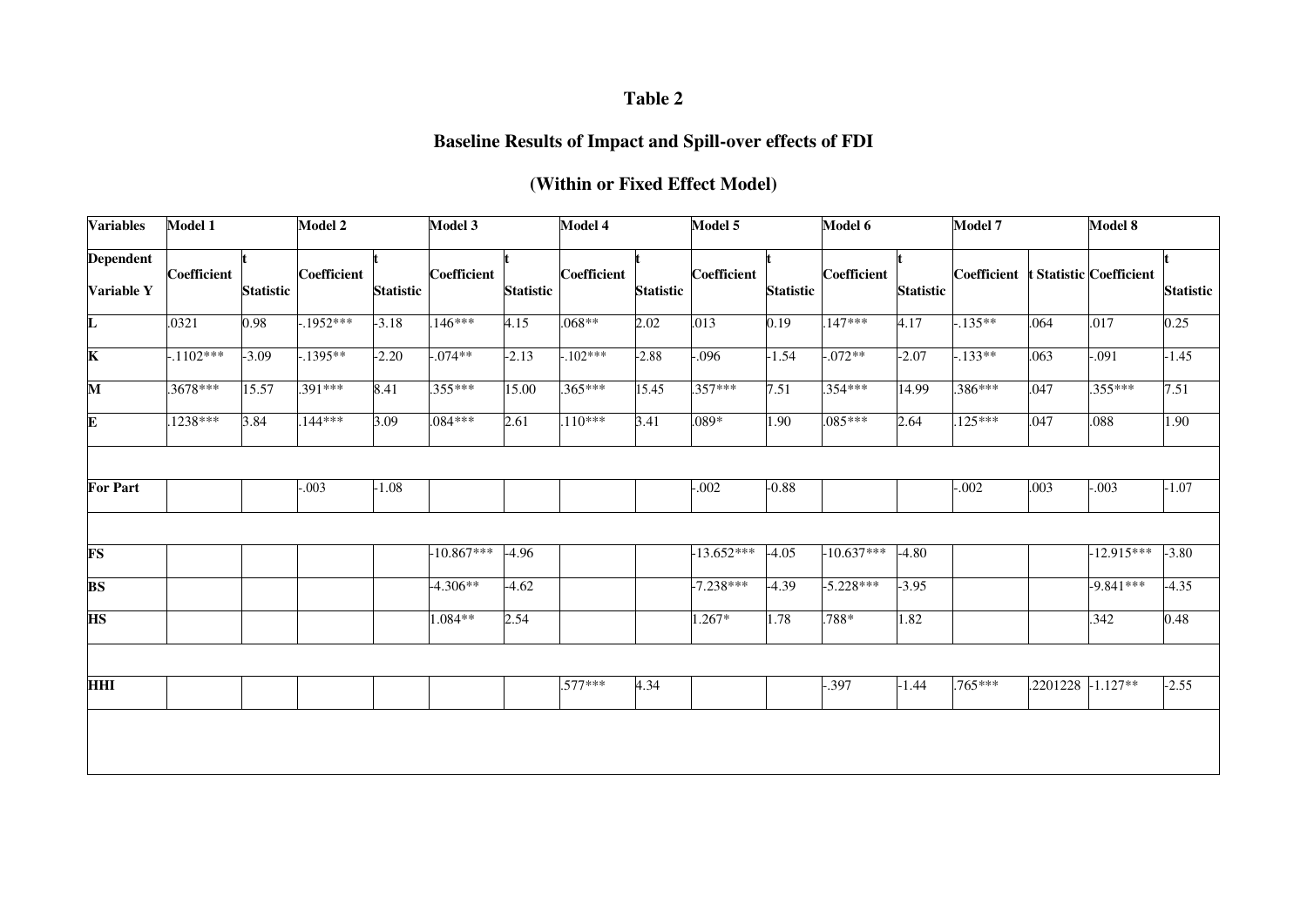| sigma_u         | 1.137                | 1.463             | 1.017                | 1.098              | 1.218             | 1.019                | 1.388             | 1.231             |
|-----------------|----------------------|-------------------|----------------------|--------------------|-------------------|----------------------|-------------------|-------------------|
| sigma_e         | 0.93                 | 1.069             | 0.919                | 0.929              | 1.058             | 0.919                | 1.067             | 1.057             |
| rho             | 0.599                | 0.652             | 0.55                 | 0.583              | 0.57              | 0.551                | 0.628             | 0.576             |
| $R^2$ :within   | 0.066                | 0.033             | 0.077                | 0.067              | 0.052             | 0.07                 | 0.036             | 0.054             |
| $R^2$ : between | 0.821                | 0.548             | 0.861                | 0.836              | 0.804             | 0.858                | 0.642             | 0.772             |
| $R^2$ :overall  | 0.693                | 0.413             | 0.733                | 0.708              | 0.634             | 0.73                 | 0.494             | 0.607             |
| No. Obs         | 21315                | 8528              | 21259                | 21315              | 8507              | 21259                | 8528              | 8507              |
| No. Groups      | 5644                 | 2057              | 5643                 | 5644               | 2057              | 5643                 | 2057              | 2057              |
|                 | $F(4,5643) = 122.98$ | $F(5,2056)=22.04$ | $F(7, 5642) = 83.57$ | $F(5,5643)=103.12$ | $F(8,2056)=21.16$ | $F(8, 5642) = 73.41$ | $F(6,2056)=20.07$ | $F(9,2056)=19.59$ |
|                 | Prob > $F=0.0000$    | Prob > $F=0.0000$ | Prob > $F=0.0000$    | Prob > $F=0.0000$  | Prob > $F=0.0000$ | Prob > $F=0.0000$    | Prob > $F=0.0000$ | Prob > $F=0.0000$ |

Here '\*' '\*\*', '\*\*\*'indicate significant value at 10%, 5% and 1% level of significance respectively.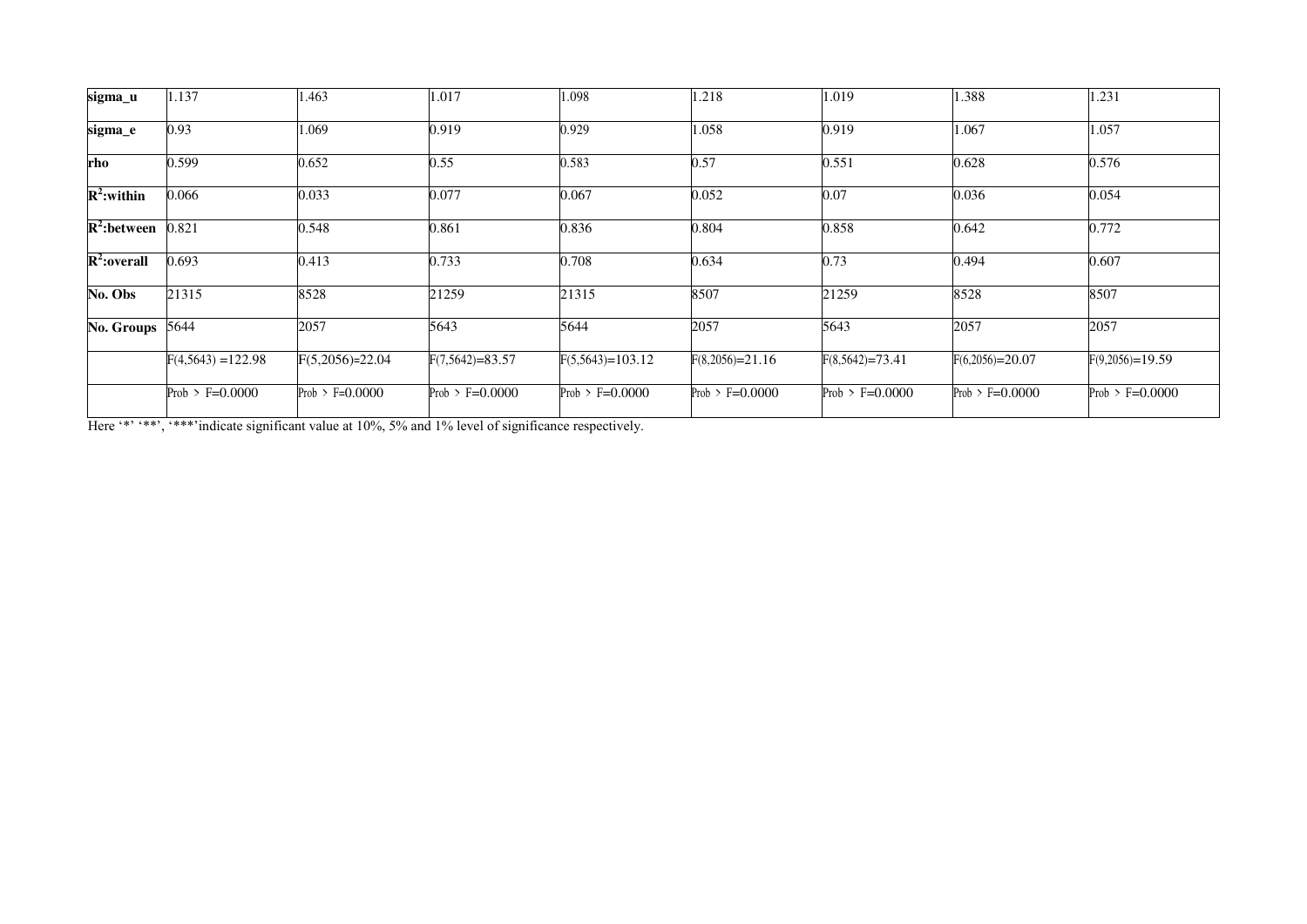# **Table 3**

# **Baseline Results of Impact and Spill-over effects of FDI**

# **(Random Effect Model)**

| <b>Variables</b>        | Model 1     |             | Model 2   |       | Model 3                                                               |         | Model 4   |       | Model 5      |         | Model 6                                       |         | Model 7   |       | Model 8                                       |         |
|-------------------------|-------------|-------------|-----------|-------|-----------------------------------------------------------------------|---------|-----------|-------|--------------|---------|-----------------------------------------------|---------|-----------|-------|-----------------------------------------------|---------|
| <b>Dependent</b>        |             |             |           | z     |                                                                       |         |           | z     |              | z       |                                               |         |           |       |                                               | z       |
| Variable Y              | Coefficient | z Statistic |           |       | Coefficient Statistic   Coefficient Statistic   Coefficient Statistic |         |           |       |              |         | Coefficient Statistic   Coefficient Statistic |         |           |       | Coefficient Statistic   Coefficient Statistic |         |
| L                       | $.203***$   | 23.61       | 189***    | 12.35 | $.217***$                                                             | 25.22   | $.208***$ | 26.68 | $.209***$    | 13.54   | $.219***$                                     | 25.31   | 199***    | 12.95 | $.212***$                                     | 13.76   |
| $\overline{\mathbf{K}}$ | $.119***$   | 10.70       | 136***    | 6.42  | $.117***$                                                             | 10.53   | 118***    | 10.86 | 131***       | 6.13    | $.117***$                                     | 10.48   | 132***    | 6.19  | $.130***$                                     | 6.05    |
| M                       | $.518***$   | 55.54       | $.519***$ | 30.01 | $.520***$                                                             | 55.42   | $.514***$ | 66.83 | $.520***$    | 29.49   | $.518***$                                     | 55.05   | $.512***$ | 29.67 | $.516***$                                     | 29.40   |
| ${\bf E}$               | $.049***$   | 6.00        | $.041***$ | 2.67  | $.042***$                                                             | 5.00    | $.050***$ | 6.21  | $.031**$     | .98     | $.043***$                                     | 5.10    | $.041***$ | 2.70  | $.032**$                                      | 2.07    |
|                         |             |             |           |       |                                                                       |         |           |       |              |         |                                               |         |           |       |                                               |         |
| <b>For Part</b>         |             |             | $.002**$  | 2.35  |                                                                       |         |           |       | $.002**$     | 2.43    |                                               |         | .002      | 2.08  | $.002**$                                      | 2.29    |
|                         |             |             |           |       |                                                                       |         |           |       |              |         |                                               |         |           |       |                                               |         |
| <b>FS</b>               |             |             |           |       | $-9.910***$                                                           | $-4.71$ |           |       | $-13.042***$ | $-3.87$ | $-9.887***$                                   | $-4.70$ |           |       | $-12.963***$                                  | $-3.85$ |
| <b>BS</b>               |             |             |           |       | $-3.806***$                                                           | $-4.83$ |           |       | $-6.215***$  | $-4.47$ | $-3.637***$                                   | $-4.61$ |           |       | $-6.038***$                                   | $-4.36$ |
| <b>HS</b>               |             |             |           |       | .237                                                                  | 0.58    |           |       | 181          | 0.26    | .435                                          | 1.07    |           |       | .597                                          | 0.85    |
|                         |             |             |           |       |                                                                       |         |           |       |              |         |                                               |         |           |       |                                               |         |
| <b>HHI</b>              |             |             |           |       |                                                                       |         | .596***   | 10.45 |              |         | $.267***$                                     | 4.18    | .989***   | 9.15  | .529***                                       | 5.25    |
|                         |             |             |           |       |                                                                       |         |           |       |              |         |                                               |         |           |       |                                               |         |
|                         |             |             |           |       |                                                                       |         |           |       |              |         |                                               |         |           |       |                                               |         |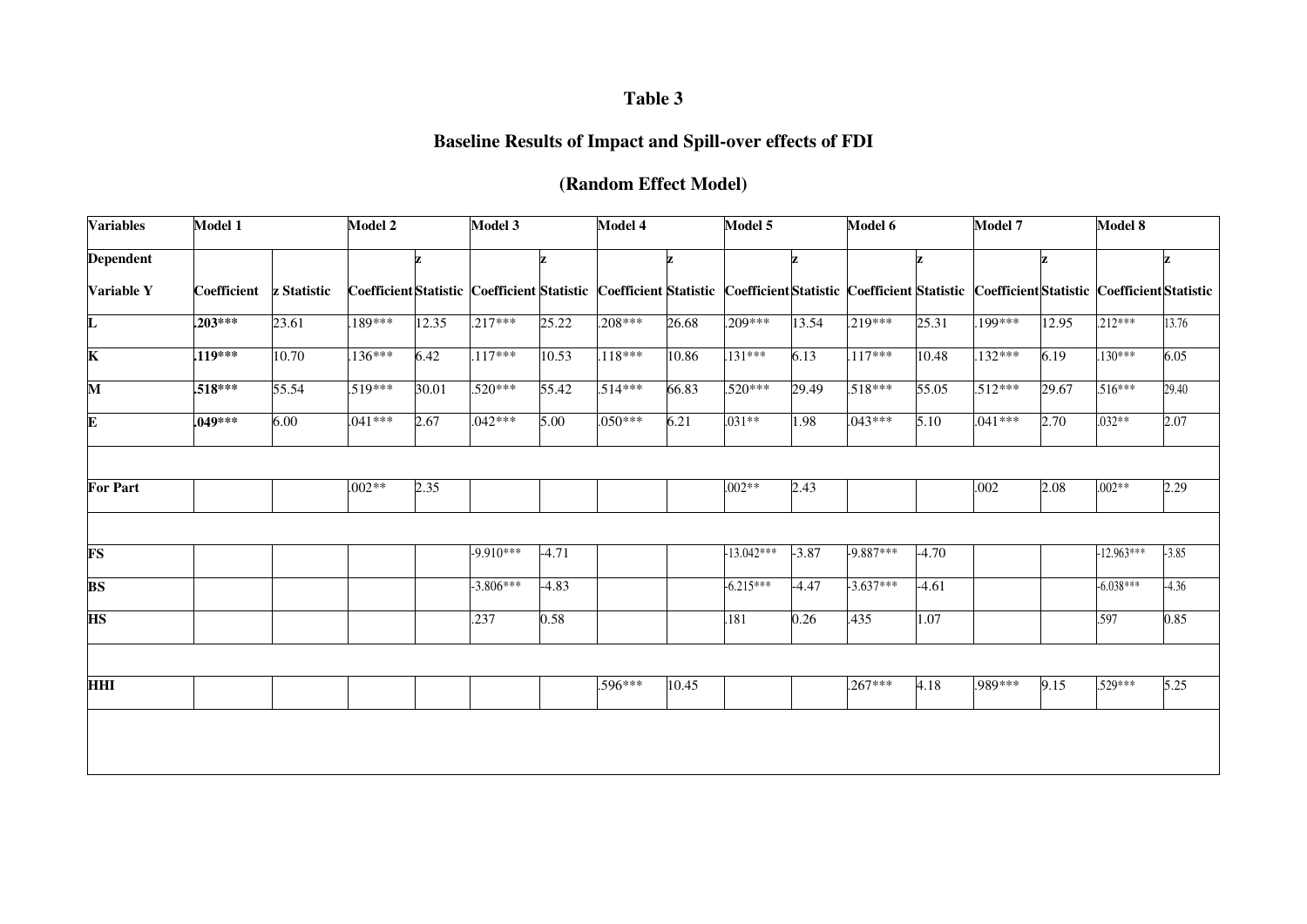| sigma_u          | 0.416             | 0.358             | 0.423              | 0.417            | 0.368             | 0.423               | 0.358             | 0.367             |
|------------------|-------------------|-------------------|--------------------|------------------|-------------------|---------------------|-------------------|-------------------|
| sigma_e          | 0.930             | 1.069             | 0.919              | 0.929            | 1.058             | 0.919               | 1.067             | 1.057             |
| rho              | 0.167             | 0.1               | 0.175              | 0.167            | 0.108             | 0.175               | 0.101             | 0.108             |
| $R^2$ :within    | 0.06              | 0.02              | 0.074              | 0.063            | 0.042             | 0.074               | 0.025             | 0.042             |
| $R^2$ : between  | 0.876             | 0.876             | 0.876              | 0.876            | 0.873             | 0.876               | 0.876             | 0.875             |
| $R^2$ :overall   | 0.743             | 0.691             | 0.747              | 0.743            | 0.698             | 0.748               | 0.694             | 0.699             |
| No. Obs          | 21315             | 8528              | 21259              | 21315            | 8507              | 21259               | 8528              | 8507              |
| <b>No.Groups</b> | 5644              | 2057              | 5643               | 5644             | 2057              | 5643                | 2057              | 2057              |
|                  | Wald              | Wald              | Wald               | Wald             | Wald              | Wald                | Wald              | Wald              |
|                  | chi2(4)=24458.84  | chi2(5)=8678.21   | $chi2(5)=25696.68$ | chi2(5)=22274.63 | chi2(8)=8953.93   | chi2(8)= $25835.82$ | chi2(6)=9138.79   | chi2(9)=9104.83   |
|                  | Prob > $F=0.0000$ | Prob > $F=0.0000$ | Prob > $F=0.0000$  |                  | Prob > $F=0.0000$ | Prob > $F=0.0000$   | Prob > $F=0.0000$ | Prob > $F=0.0000$ |

Here '\*' '\*\*', '\*\*\*'indicate significant value at 10%, 5% and 1% level of significance respectively.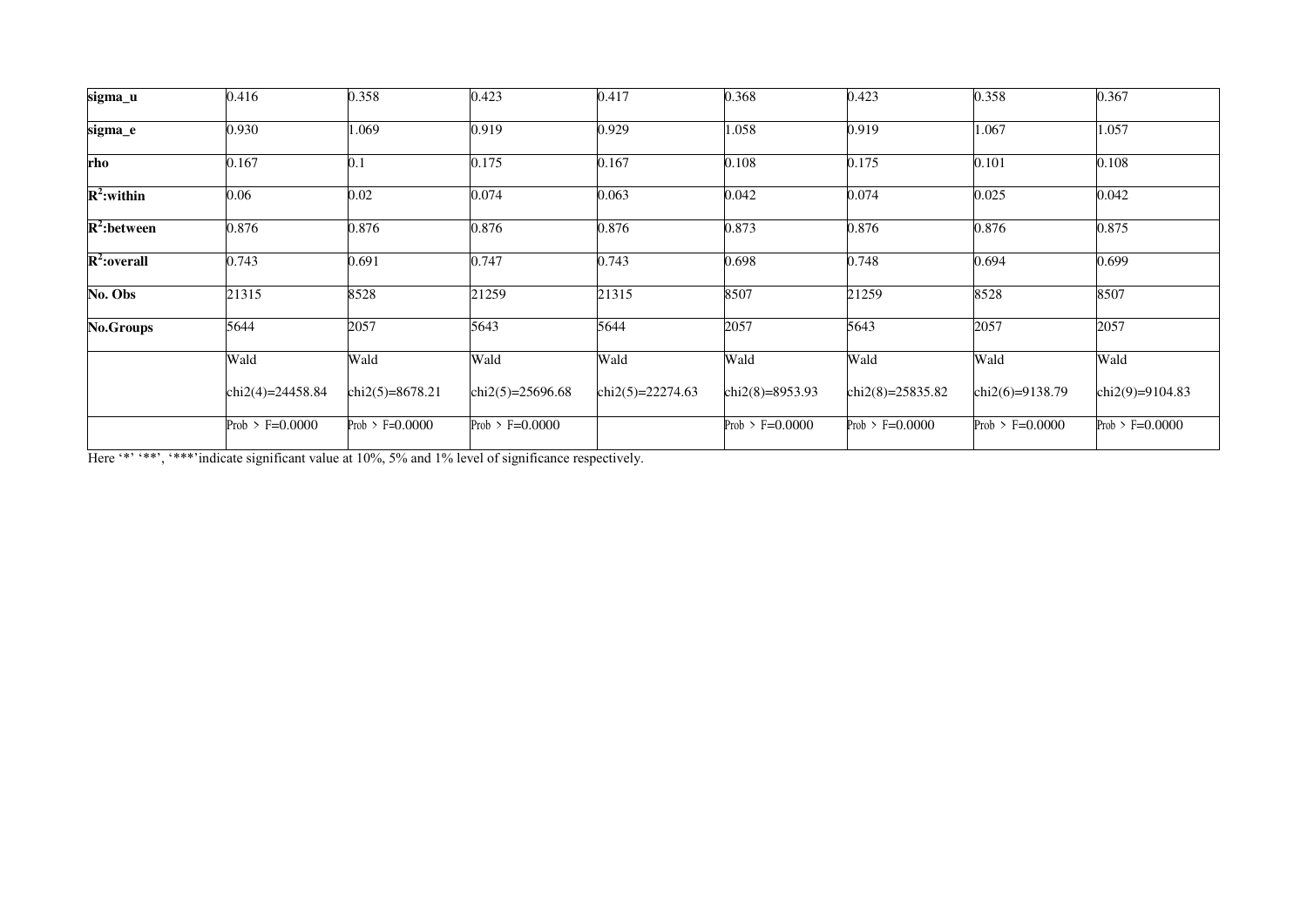**Table 4 Impact and Spill-over effects of FDI using L-P Model** 

# **(Within or Fixed Effect Model)**

| <b>Variables</b>                   | Model 1   |         | Model 2                      |         | Model 3                 |      | Model 4                 |         | Model 5                 |         | Model 6                 |         | Model 7                 |             |
|------------------------------------|-----------|---------|------------------------------|---------|-------------------------|------|-------------------------|---------|-------------------------|---------|-------------------------|---------|-------------------------|-------------|
| <b>Dependent</b>                   |           |         |                              |         |                         |      |                         |         |                         |         |                         |         |                         |             |
| Variable TFP Coefficient           |           |         | <b>Statistic Coefficient</b> |         | t Statistic Coefficient |      | t Statistic Coefficient |         | t Statistic Coefficient |         | t Statistic Coefficient |         | t Statistic Coefficient | t Statistic |
|                                    |           |         |                              |         |                         |      |                         |         |                         |         |                         |         |                         |             |
| <b>For Part</b>                    | $-0.005*$ | $-1.74$ |                              |         |                         |      | $-.004$                 | $-1.22$ |                         |         | $-0.004$                | $-1.38$ | $-0.004$                | $-1.38$     |
|                                    |           |         |                              |         |                         |      |                         |         |                         |         |                         |         |                         |             |
| <b>FS</b>                          |           |         | $-9.595***$                  | $-4.57$ |                         |      | $-13.118***$            | $-3.94$ | $-9.413***$             | $-4.44$ |                         |         | $-12.273***$            | $-3.66$     |
| <b>BS</b>                          |           |         | $-3.20***$                   | $-3.36$ |                         |      | $-6.720***$             | $-3.92$ | $-3.906***$             | $-2.93$ |                         |         | $-9.492***$             | $-4.06$     |
| <b>HS</b>                          |           |         | .263                         | 0.60    |                         |      | .243                    | 0.32    | .043                    | 0.10    |                         |         | $-0.735$                | $-0.97$     |
|                                    |           |         |                              |         |                         |      |                         |         |                         |         |                         |         |                         |             |
| $\overline{\bf H\bf H\bf I}$       |           |         |                              |         | $.712***$               | 5.33 |                         |         | $-0.304$                | $-1.12$ | $1.138***$              | 5.01    | $-1.203***$             | $-2.63$     |
|                                    |           |         |                              |         |                         |      |                         |         |                         |         |                         |         |                         |             |
| sigma_u                            | 1.222     |         | 1.417                        |         | 1.408                   |      | 1.233                   |         | 1.421                   |         | 1.216                   |         | 1.258                   |             |
| sigma_e                            | 1.16      |         | 1.015                        |         | 1.025                   |      | 1.144                   |         | 1.016                   |         | 1.157                   |         | 1.142                   |             |
| rho                                | 0.526     |         | 0.66                         |         | 0.653                   |      | 0.537                   |         | 0.062                   |         | 0.525                   |         | 0.548                   |             |
|                                    |           |         |                              |         |                         |      |                         |         |                         |         |                         |         |                         |             |
| $R^2$ : within                     | 0.0003    |         | 0.01                         |         | 0.003                   |      | 0.025                   |         | 0.01                    |         | 0.006                   |         | 0.027                   |             |
| $\overline{\mathbf{R}^2:}$ between | 0.008     |         | $\overline{0.01}$            |         | 0.003                   |      | 0.013                   |         | 0.01                    |         | 0.0001                  |         | 0.013                   |             |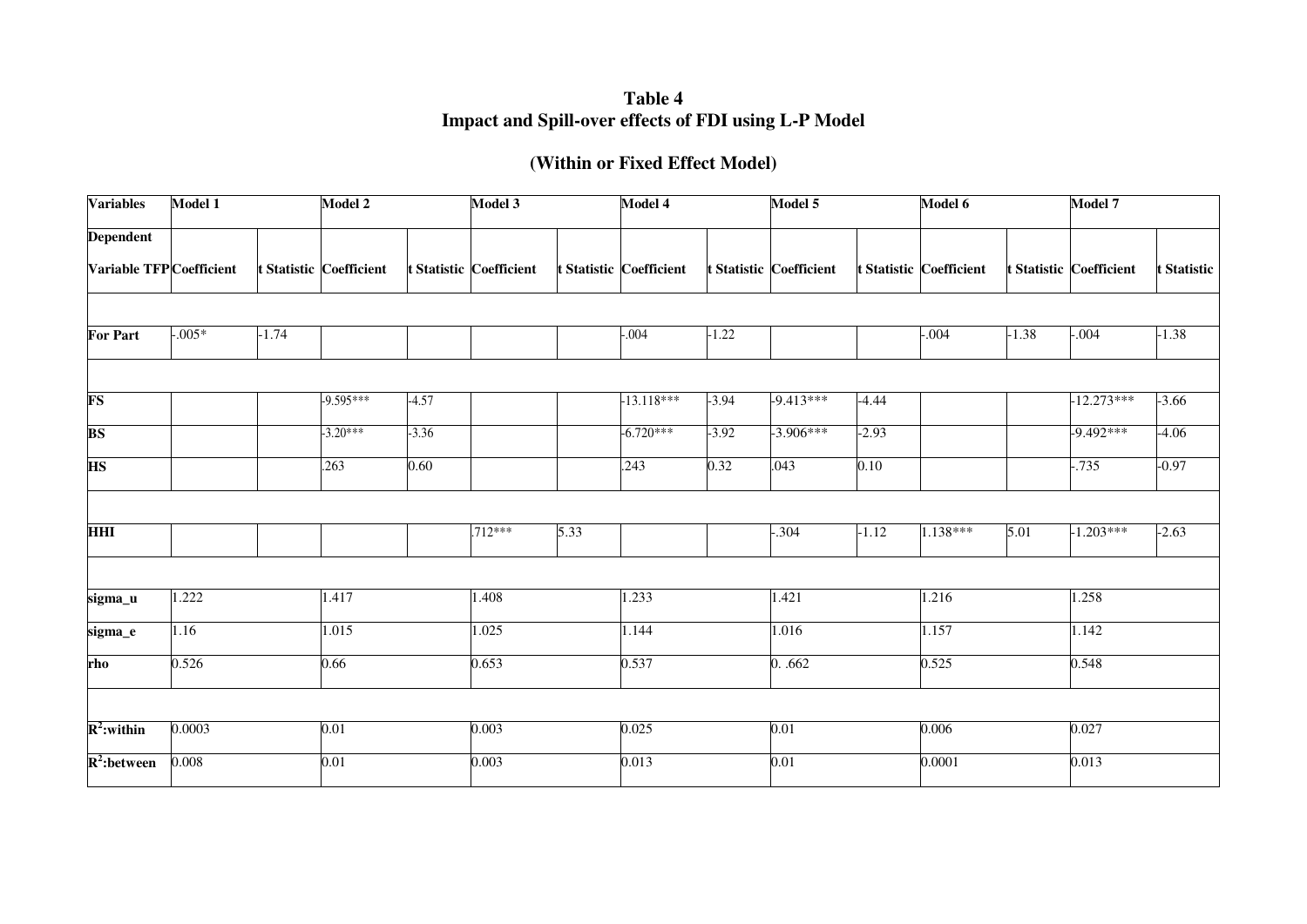| $R^2$ :overall | 0.004               | 0.0001              | 0.005               | 0.002               | 0.0002              | 0.0007              |                     |
|----------------|---------------------|---------------------|---------------------|---------------------|---------------------|---------------------|---------------------|
|                |                     |                     |                     |                     |                     |                     |                     |
| No. Obs        | 9115                | 23813               | 23879               | 9089                | 23813               | 9115                | 9089                |
| No. Groups     | 2176                | 6304                | 6304                | 2176                | 6304                | 2176                | 2176                |
|                | $F(1,2175) = 3.03$  | $F(3,6303)=27.27$   | $F(1,6303 = 28.40)$ | $F(4,2175) = 22.18$ | $F(4,6303)=20.70$   | $F(2,2175)=13.78$   | $F(5,2175)=18.80$   |
|                | $Prob > F = 0.0819$ | $Prob > F = 0.0000$ | $Prob > F = 0.0000$ | $Prob > F = 0.0000$ | $Prob > F = 0.0000$ | $Prob > F = 0.0000$ | $Prob > F = 0.0000$ |

Here '\*' '\*\*', '\*\*\*'indicate significant value at 10%, 5% and 1% level of significance respectively.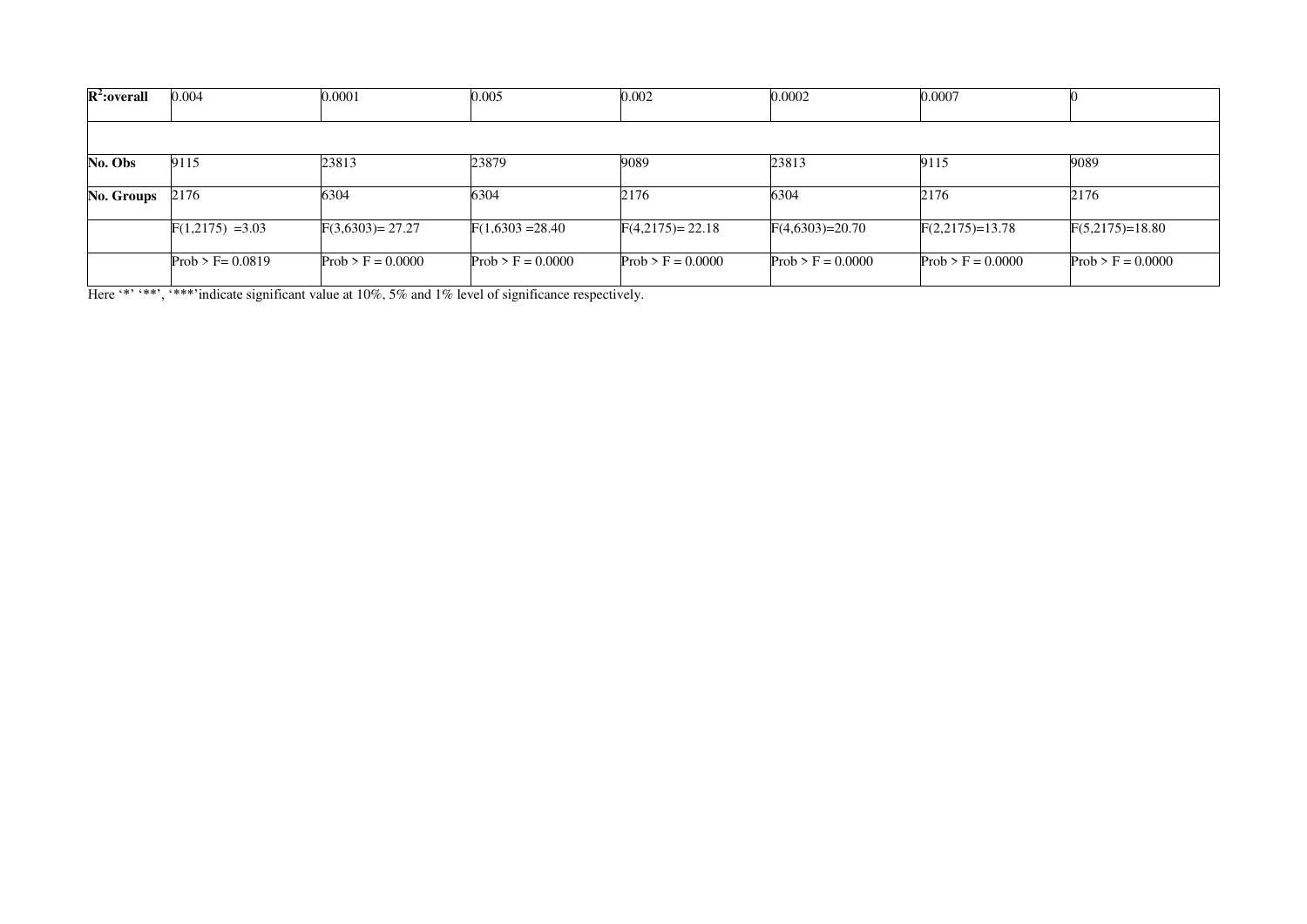# **Table 5**

# **Impact and Spill-over effects of FDI using L-P Model**

# **(Random Effect Model)**

| <b>Variables</b>        | Model 1   |      | Model 2                 |         | Model 3                 |      | Model 4                 |         | Model 5                 |         | Model 6                 |      | Model 7                 |             |
|-------------------------|-----------|------|-------------------------|---------|-------------------------|------|-------------------------|---------|-------------------------|---------|-------------------------|------|-------------------------|-------------|
| <b>Dependent</b>        |           |      |                         |         |                         |      |                         |         |                         |         |                         |      |                         |             |
| Variable TFPCoefficient |           |      | z Statistic Coefficient |         | z Statistic Coefficient |      | z Statistic Coefficient |         | z Statistic Coefficient |         | z Statistic Coefficient |      | z Statistic Coefficient | z Statistic |
|                         |           |      |                         |         |                         |      |                         |         |                         |         |                         |      |                         |             |
| For Part                | $.005***$ | 3.62 |                         |         |                         |      | $.005***$               | 3.97    |                         |         | $.005***$               | 3.66 | $.005***$               | 3.96        |
|                         |           |      |                         |         |                         |      |                         |         |                         |         |                         |      |                         |             |
| <b>FS</b>               |           |      | $-7.731***$             | $-3.83$ |                         |      | $-11.764***$            | $-3.64$ | $-7.896***$             | $-3.91$ |                         |      | $-11.862***$            | $-3.66$     |
| <b>BS</b>               |           |      | $-1.883**$              | $-2.15$ |                         |      | $-4.919***$             | $-3.23$ | $-1.101$                | $-1.14$ |                         |      | $-4.481***$             | $-2.80$     |
| <b>HS</b>               |           |      | $-129$                  | $-0.30$ |                         |      | $-168$                  | $-0.23$ | .205                    | 0.48    |                         |      | .086                    | 0.12        |
|                         |           |      |                         |         |                         |      |                         |         |                         |         |                         |      |                         |             |
| <b>HHI</b>              |           |      |                         |         | .764***                 | 6.77 |                         |         | .445***                 | 3.03    | $1.125***$              | 6.08 | .305                    | 1.39        |
|                         |           |      |                         |         |                         |      |                         |         |                         |         |                         |      |                         |             |
| sigma_u                 | 1.041     |      | 1.277                   |         | 1.281                   |      | 1.044                   |         | 1.276                   |         | 1.038                   |      | 1.044                   |             |
| sigma_e                 | 1.161     |      | 1.016                   |         | 1.025                   |      | 1.143                   |         | 1.015                   |         | 1.157                   |      | 1.142                   |             |
| rho                     | 0.445     |      | 0.612                   |         | 0.609                   |      | 0.454                   |         | 0.612                   |         | 0.446                   |      | 0.455                   |             |
|                         |           |      |                         |         |                         |      |                         |         |                         |         |                         |      |                         |             |
| $R^2$ :within           | 0.0003    |      | 0.01                    |         | 0.003                   |      | 0.023                   |         | 0.008                   |         | 0.005                   |      | 0.022                   |             |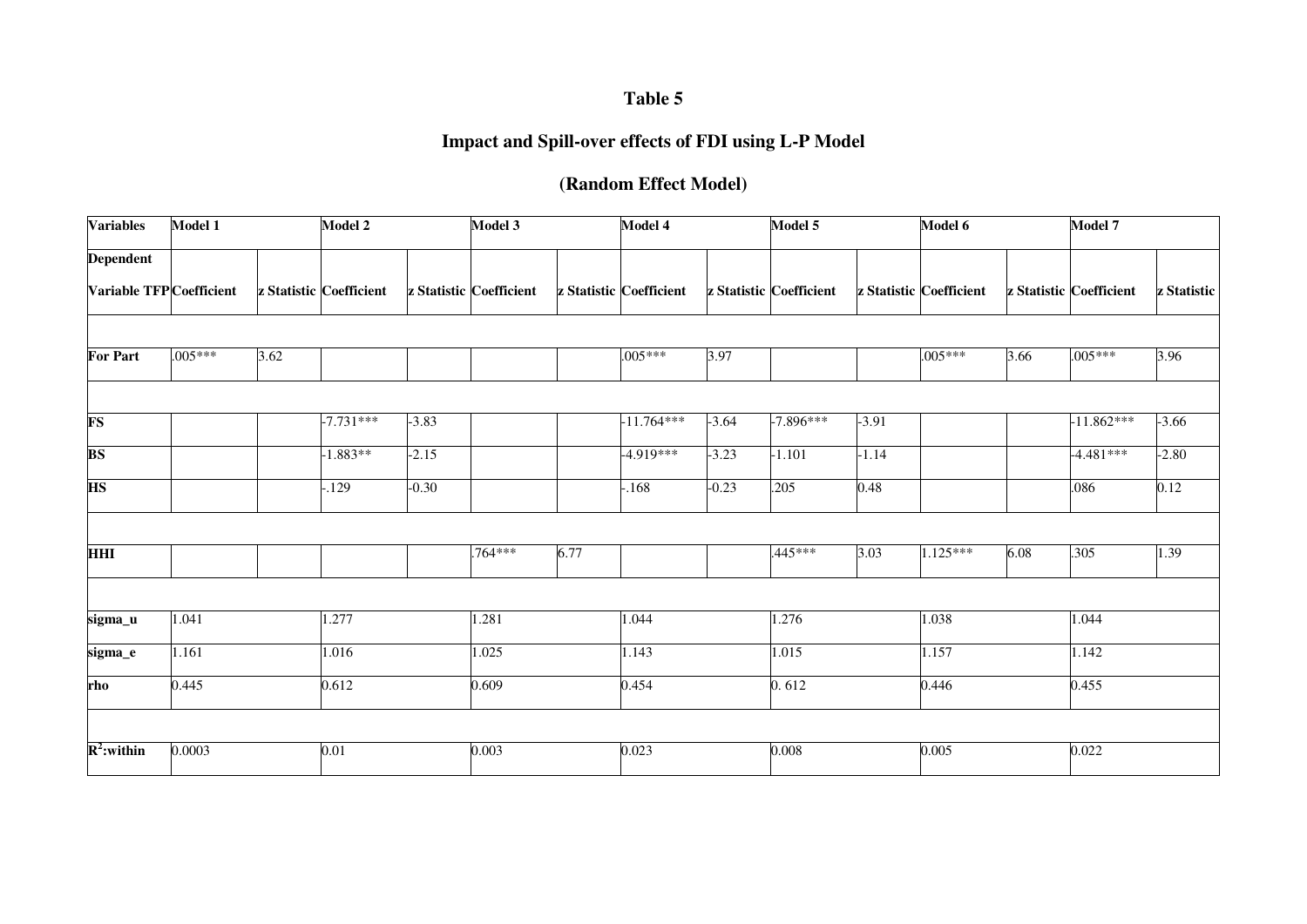| $R^2$ : between   | 0.008                  | 0.008                  | 0.003                 | 0.0001               | 0.0002                 | 0.012                   | 0.001                |
|-------------------|------------------------|------------------------|-----------------------|----------------------|------------------------|-------------------------|----------------------|
| $R^2$ :overall    | 0.004                  | 0.0002                 | 0.005                 | 0.009                | 0.002                  | 0.011                   | 0.012                |
|                   |                        |                        |                       |                      |                        |                         |                      |
| No. Obs           | 9115                   | 23813                  | 23879                 | 9089                 | 23813                  | 9115                    | 9089                 |
| <b>No. Groups</b> | 2176                   | 6304                   | 6304                  | 2176                 | 6304                   | 2176                    | 2176                 |
|                   | Wald $chi2(1) = 13.12$ | Wald $chi2(3) = 62.91$ | Wald $chi2(1) = 5.85$ | Wald $chi2(4)=89.52$ | Wald $chi2(4) = 70.72$ | Wald chi $2(2) = 51.51$ | Wald $chi2(5)=91.05$ |
|                   | Prob $>$ chi2=0.0003   | Prob $>$ chi2=0.0000   | Prob $>$ chi2=0.0000  | Prob $>$ chi2=0.0000 | Prob $>$ chi2=0.0000   | Prob $>$ chi2=0.0000    | Prob $>$ chi2=0.0000 |

Here '\*' '\*\*', '\*\*\*'indicate significant value at 10%, 5% and 1% level of significance respectively.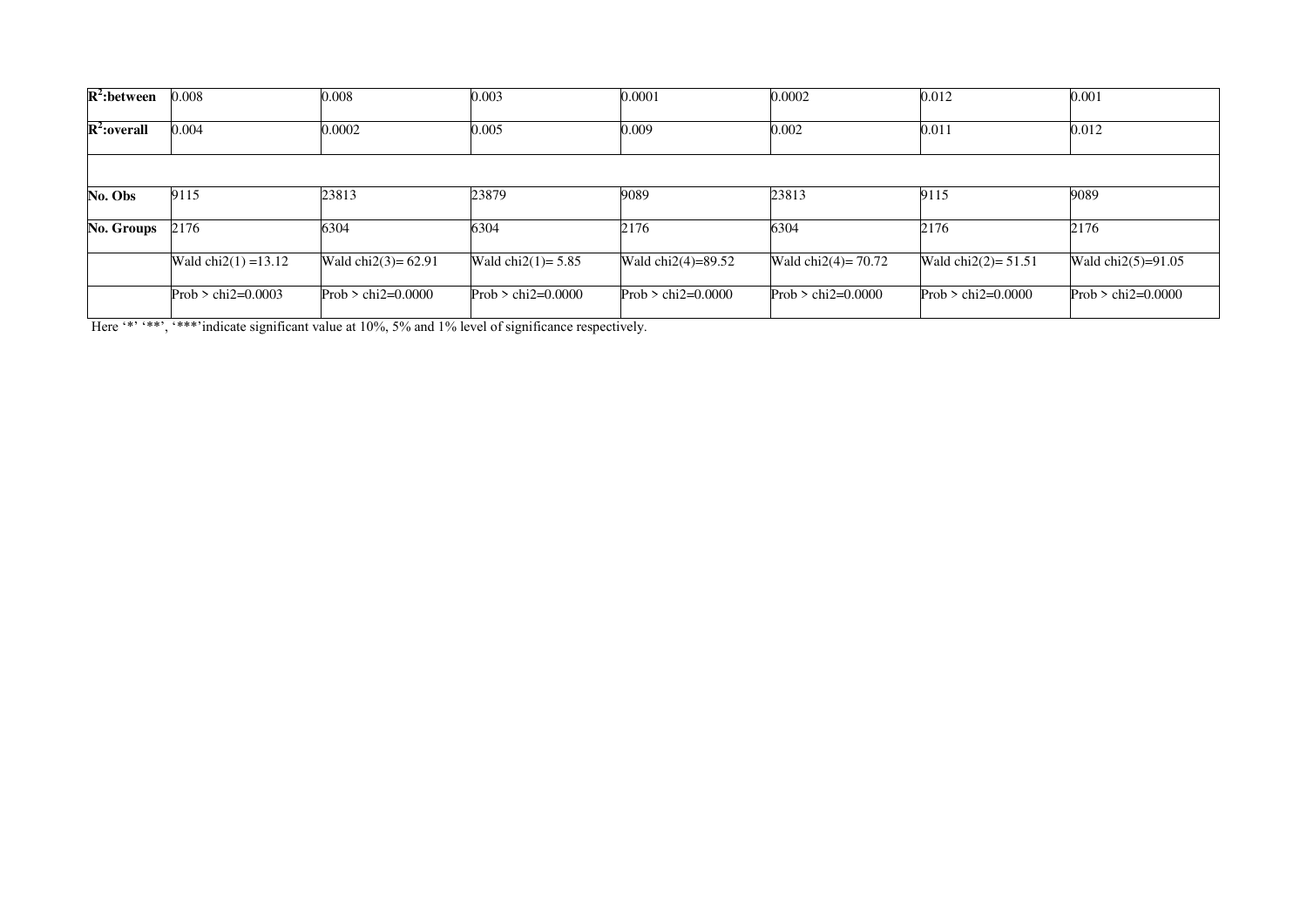#### **Table 5**

## **Correlations Matrix for Baseline Estimation**

|                        |                     | Output                   | <b>FS</b>                | <b>BS</b>                | HS                       |
|------------------------|---------------------|--------------------------|--------------------------|--------------------------|--------------------------|
| Output                 | Pearson Correlation | $\mathbf{1}$             | $-.003$                  | $.016$ <sup>(**)</sup> ) | .005                     |
|                        | Sig. (2-tailed)     |                          | .463                     | .000                     | .314                     |
|                        | N                   | 49039                    | 48832                    | 48832                    | 49039                    |
| $\overline{\text{FS}}$ | Pearson Correlation | $-.003$                  | $\mathbf{1}$             | $.103$ <sup>(**)</sup> ) | $.716$ <sup>(**)</sup> ) |
|                        | Sig. (2-tailed)     | .463                     |                          | .000                     | .000                     |
|                        | $\mathbf N$         | 48832                    | 48833                    | 48833                    | 48833                    |
| $\overline{\text{BS}}$ | Pearson Correlation | $.016$ <sup>(**)</sup> ) | $.103$ <sup>(**)</sup> ) | $\mathbf{1}$             | $.445$ <sup>**</sup> )   |
|                        | Sig. (2-tailed)     | .000                     | .000                     |                          | .000                     |
|                        | $\mathbf N$         | 48832                    | 48833                    | 48833                    | 48833                    |
| <b>HS</b>              | Pearson Correlation | .005                     | $.716$ <sup>(**)</sup> ) | $.445$ <sup>(**)</sup> ) | 1                        |
|                        | Sig. (2-tailed)     | .314                     | .000                     | .000                     |                          |
|                        | $\overline{N}$      | 49039                    | 48833                    | 48833                    | 49040                    |

\*\* Correlation is significant at the 0.01 level (2-tailed).

#### **Table 6**

#### **Correlations Matrix for L-P Model**

|            |                     | <b>FS</b>                 | <b>BS</b>                | HS                        | <b>TFP</b>                |
|------------|---------------------|---------------------------|--------------------------|---------------------------|---------------------------|
| ${\rm FS}$ | Pearson Correlation | 1                         | $.103$ <sup>(**)</sup> ) | $.716$ <sup>(**)</sup> )  | $-.025$ <sup>(**)</sup> ) |
|            | Sig. (2-tailed)     |                           | .000                     | .000                      | .000                      |
|            | N                   | 48833                     | 48833                    | 48833                     | 23813                     |
| <b>BS</b>  | Pearson Correlation | $.103$ <sup>(**)</sup> )  | $\mathbf{1}$             | $.445$ <sup>(**)</sup> )  | $.017$ <sup>**</sup> )    |
|            | Sig. (2-tailed)     | .000                      |                          | .000                      | .008                      |
|            | N                   | 48833                     | 48833                    | 48833                     | 23813                     |
| <b>HS</b>  | Pearson Correlation | $.716$ <sup>(**)</sup> )  | $.445$ <sup>**</sup> )   | $\mathbf{1}$              | $-.025$ <sup>(**)</sup> ) |
|            | Sig. (2-tailed)     | .000                      | .000                     |                           | .000                      |
|            | N                   | 48833                     | 48833                    | 49040                     | 23879                     |
| <b>TFP</b> | Pearson Correlation | $-.025$ <sup>(**)</sup> ) | $.017$ <sup>**</sup> )   | $-.025$ <sup>(**)</sup> ) | -1                        |
|            | Sig. (2-tailed)     | .000                      | .008                     | .000                      |                           |
|            | N                   | 23813                     | 23813                    | 23879                     | 23879                     |

\*\* Correlation is significant at the 0.01 level (2-tailed).